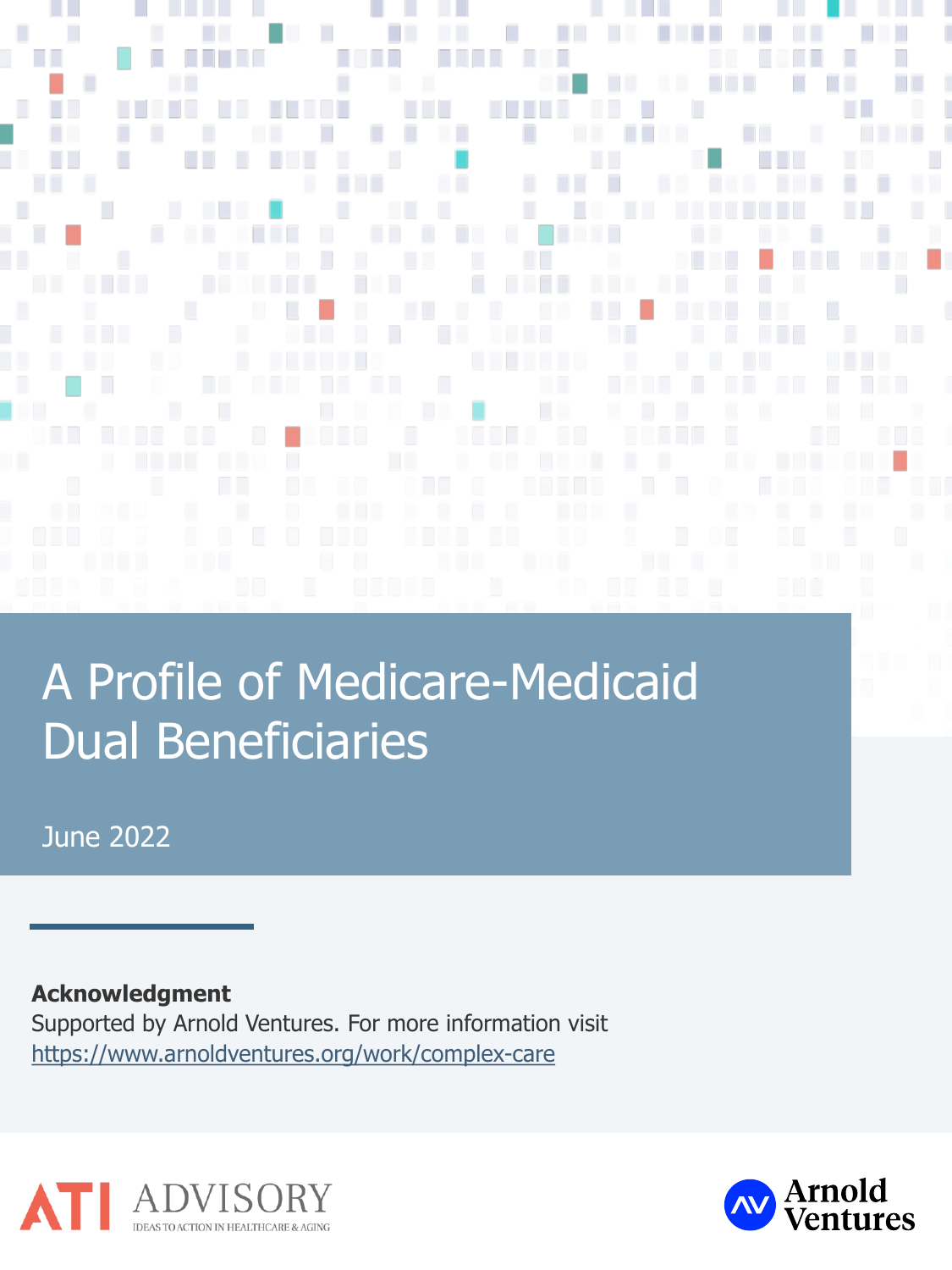### ABOUT THIS CHARTBOOK



#### Purpose

Quantify and describe the demographics, needs, experiences, and health plan options of Medicare beneficiaries who are dually eligible for Medicaid (dual beneficiaries), highlighting unique characteristics for policymakers to consider in policy reform



#### Data sources

2019 Medicare Current Beneficiary Survey (MCBS) 2020 MCBS COVID Supplement 2021 Master Beneficiary Summary File (MBSF) 2022 March CMS Enrollment files

#### Navigate directly to a chartbook section:

[Executive Summary](#page-2-0)

**[Demographics](#page-4-0)** 

[Delivery System Access](#page-12-0) 

[Health Status](#page-17-0)

[Social Determinants of Health](#page-22-0)

[Living Environment & Caregiving](#page-28-0)

[Utilization and Spending](#page-34-0)

**[Methods](#page-44-0)**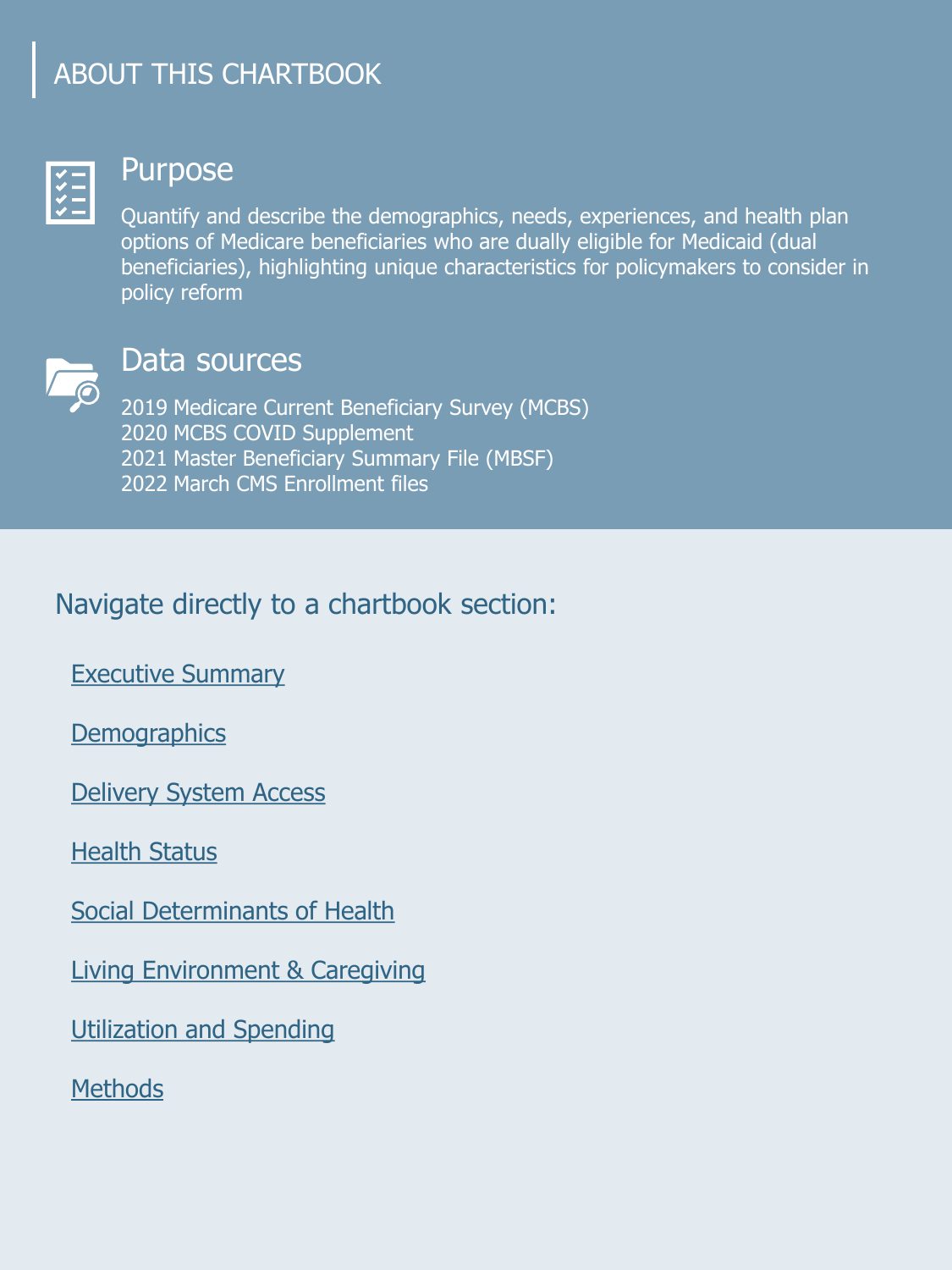### <span id="page-2-0"></span>Executive Summary

Individuals with both Medicare and Medicaid coverage ("dual beneficiaries") comprise a medically, functionally, and socially complex population often forced to navigate two uncoordinated systems. As a result, these individuals tend to experience poor health outcomes and barriers to access, resulting in high spending across both the Medicaid and Medicare programs.



#### **Demographics**

Dual beneficiaries are more likely to be Black or Hispanic, low income, under age 65, and unmarried than are Medicare-only beneficiaries. Integrated culturally competent approaches are critical for advancing equitable health outcomes.



#### Delivery System **Access**

Half of all dual beneficiaries (and one quarter of rural dual beneficiaries) have access to a meaningfully integrated health plan product, though only seven percent are enrolled in one. Integrated plan options should be available for all dual beneficiaries.

#### Social Determinants of Health (SDOH)

Dual beneficiaries experience a wide variety of social needs ranging from high rates of food insecurity and limited English proficiency to low rates of computer ownership and high school graduation compared to Medicare-only beneficiaries.



#### Living Environment & **Caregiving**

Dual beneficiaries living in the community are more likely to live alone and in a rented home. Dual beneficiaries disproportionately rely on non-spouse female relatives for caregiving support.

#### Health Status

Dual beneficiaries experience higher rates of physical and behavioral health conditions, functional challenges, and cognitive needs.

#### Utilization & Spending

Dual beneficiaries use the emergency department, hospital, and home health at high rates, driving Medicare costs up. Utilization varies by race and ethnicity, age, and disability.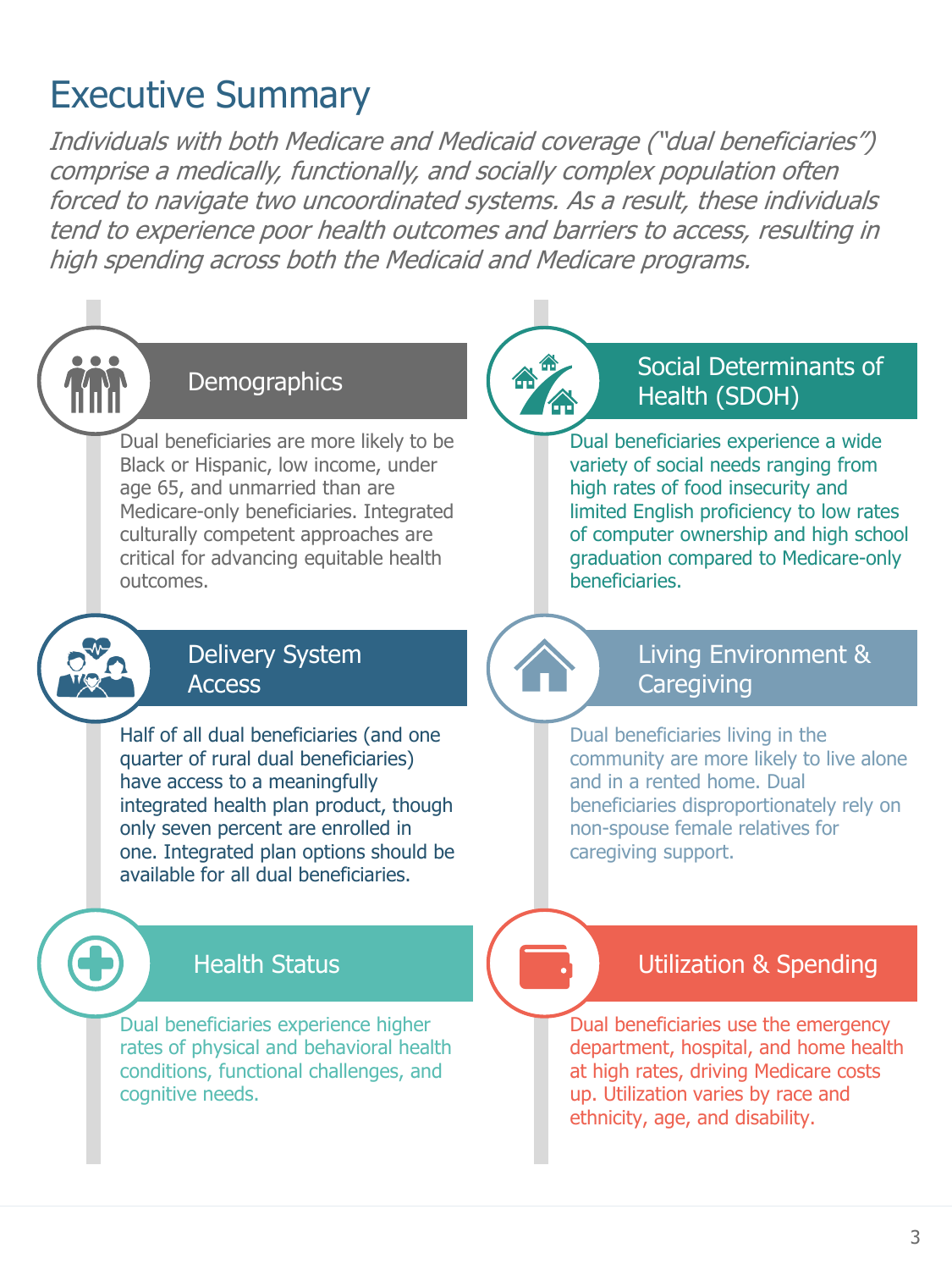## Background Information on Dual Eligibility

All dual beneficiaries receive some level of extra help with Medicare costs from their state Medicaid program, depending on the individual's income and asset levels.

- **Full Dual Beneficiary**: Beneficiary is eligible for full Medicaid benefits in their state. Referred to as "Full Dual" in figures in this Chartbook.
- **Partial Dual Beneficiary:** Beneficiary receives Medicare financial support from their state but no other Medicaid benefits. Referred to as "Partial Dual" in figures in this Chartbook.
- **EXEDERITY: Does not qualify for any form of Medicaid** benefits. Referred to as "Medicare-only" in figures in this Chartbook.

Of the 63.1 million Medicare Beneficiaries, 11.5 million (18%) are Dually Eligible for Medicare and Medicaid

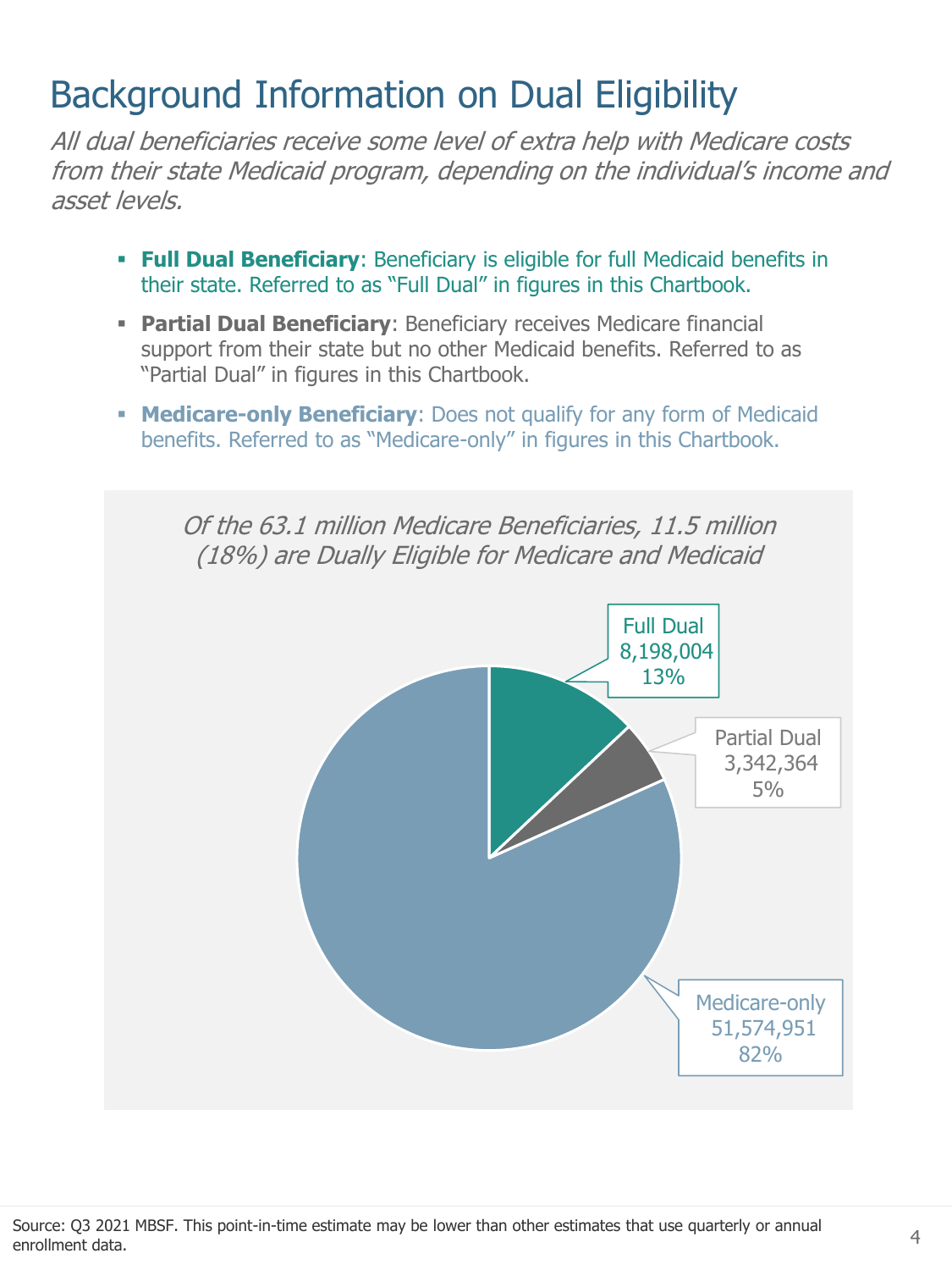<span id="page-4-0"></span>

| Demographics | Delivery System           | <b>Health Status</b> |
|--------------|---------------------------|----------------------|
| <u>SDOH</u>  | <b>Living Environment</b> | Utilization/Spend    |

### **Demographics**

#### Key Takeaways

Of 64.2 million Medicare beneficiaries,<sup>1</sup> nearly 12 million are dual beneficiaries enrolled in both Medicare and Medicaid. Seven out of ten dual beneficiaries are eligible for full Medicaid benefits, while the remaining three out of ten receive partial benefits. Dual beneficiaries are demographically distinct from the broader Medicare population. Compared to Medicare-only beneficiaries, dual beneficiaries are more likely to be:



As detailed in each section that follows, these unique demographic characteristics demonstrate a strong need for culturally competent and holistic models that expand beyond medical needs.

Source: 1. [Medicare Monthly Enrollment \(December 2021\).](https://data.cms.gov/summary-statistics-on-beneficiary-enrollment/medicare-and-medicaid-reports/medicare-monthly-enrollment/data) CMS. 2021.  $*FPL = Federal Powerty Level ($12,490 in 2019).$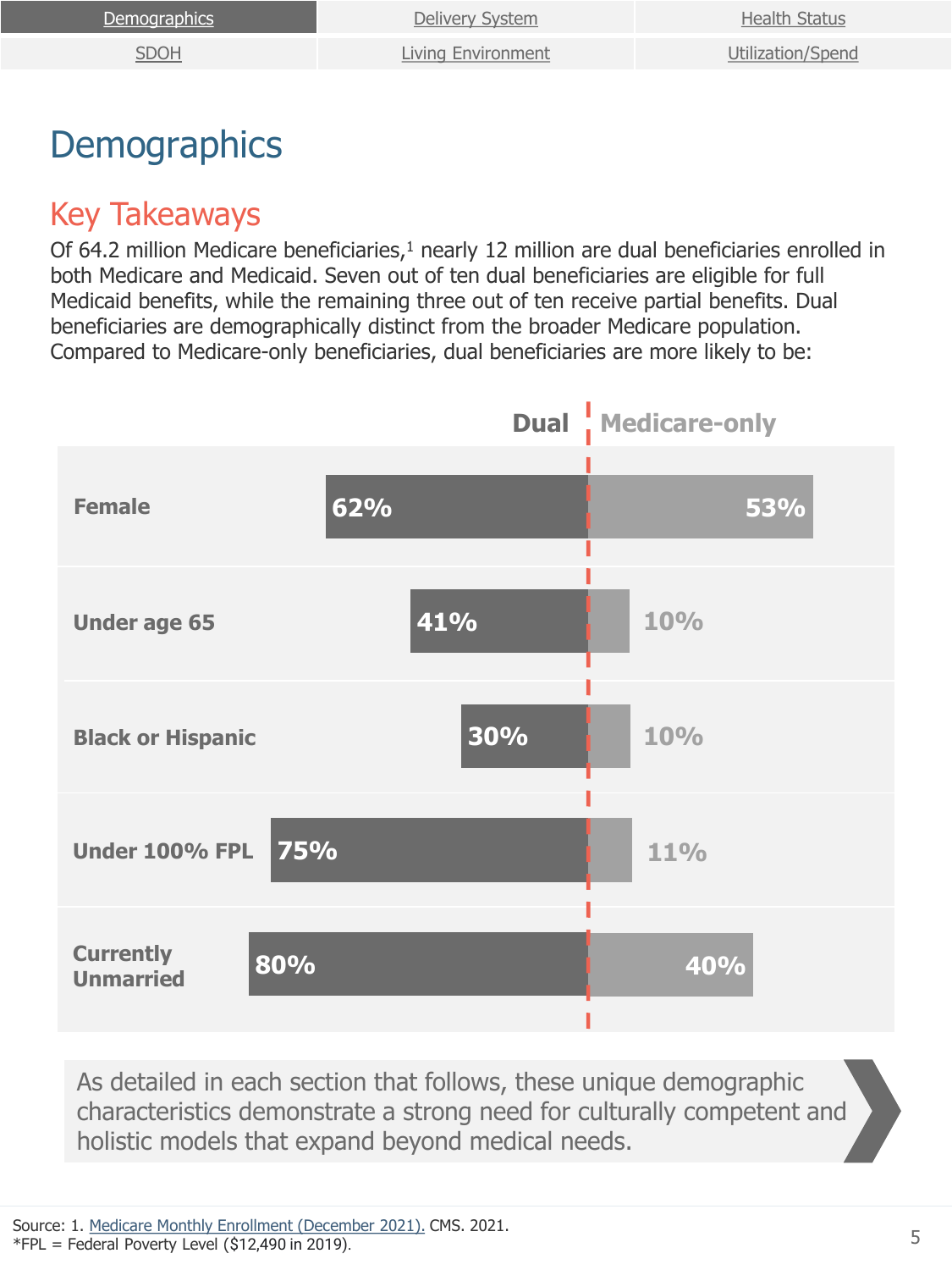### Dual Beneficiaries Are More Likely to Identify as Female Than Medicare-Only Beneficiaries

Percent of Medicare Beneficiaries that Identify as Female by Dual Status



- A greater proportion of dual beneficiaries identify as female compared to Medicare-only beneficiaries. Older women and women with disabilities have specific healthcare needs that should be considered when designing programs for dual beneficiaries.
- Compared to older men, older women are more likely to have arthritis, osteoporosis, high blood pressure, and cognitive impairment. Furthermore, female dual beneficiaries may face greater financial insecurity than their male counterparts due to receiving less Social Security income as a result of working lower-paying jobs or reducing time in the workforce to care for others.<sup>1</sup>
- Women with disabilities are more likely to experience frequent mental distress than men with disabilities and are more likely to experience disparities in healthcare access compared to women without disabilities.

6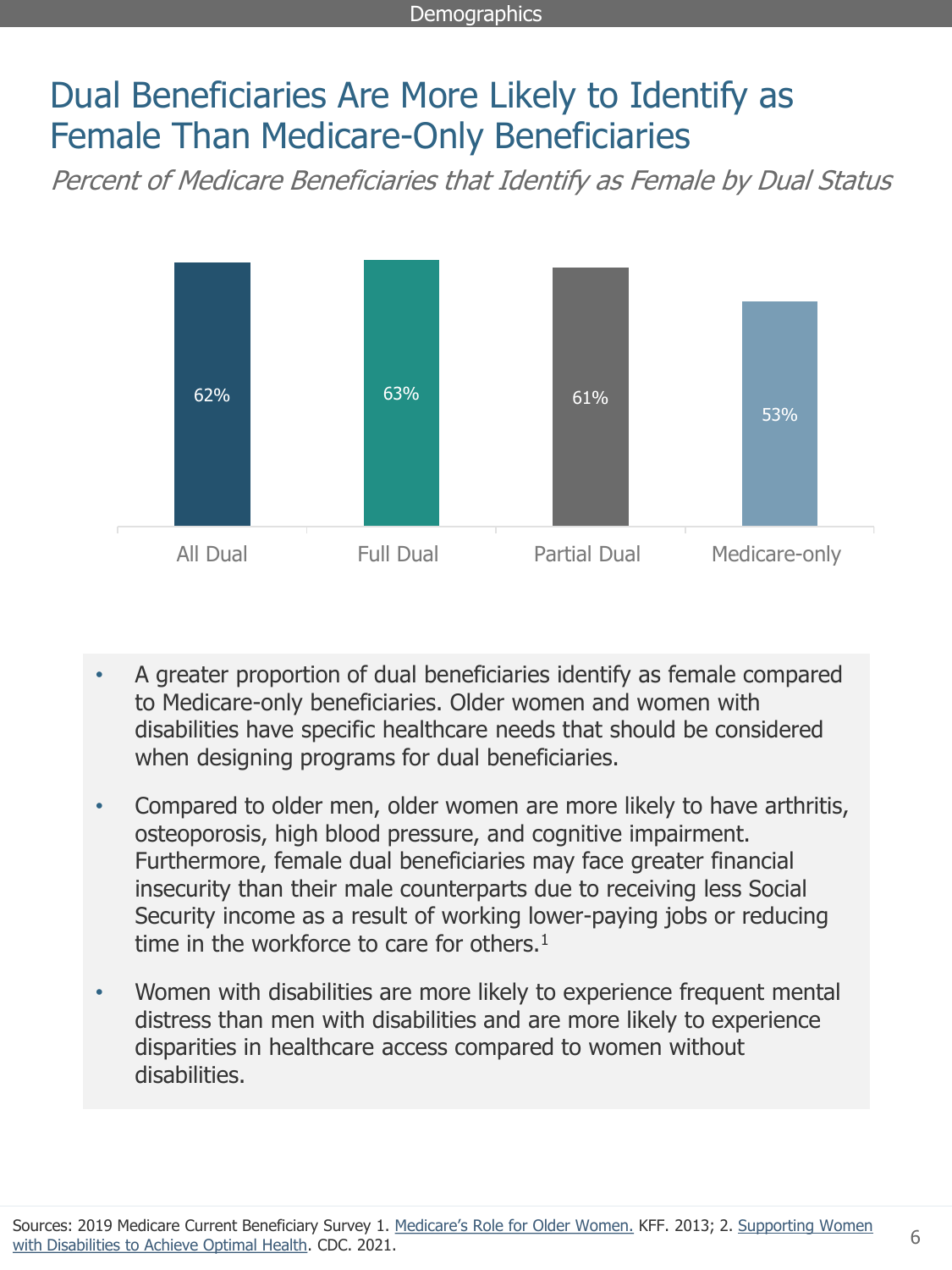### Dual Beneficiaries Are More Likely to be Under Age 65 Than Medicare-Only Beneficiaries

Age of Medicare Beneficiaries by Dual Status



- Dual beneficiaries, particularly full dual beneficiaries, are disproportionately younger than Medicare-only beneficiaries.
- Dual beneficiaries under 65 are entitled to Medicare when they receive Social Security or Railroad Retirement Board disability benefits for at least 25 months. Younger dual beneficiaries are more likely to be male and Black or Hispanic.<sup>1</sup>
- Programs designed to serve dual beneficiaries must reflect this heterogeneity in age and disability status among dual beneficiaries and their care needs. Typical Medicare and Medicaid care models are not sufficient to meet the full spectrum of dual beneficiary needs. For example, Medicare programs often focus on an older adult population, while Medicaid program design may target population cohorts separately (e.g., children separate from young adults separate from older adults).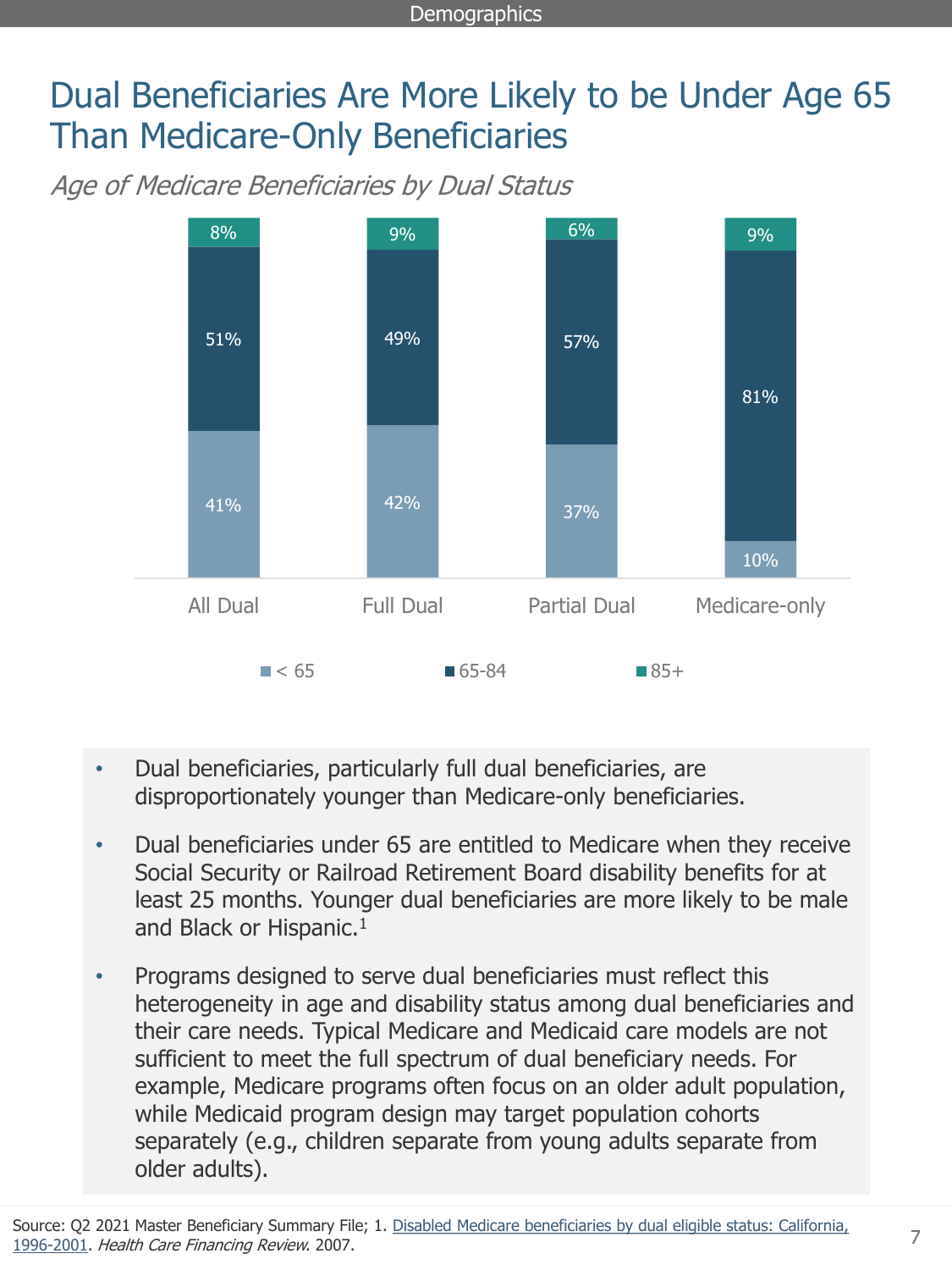#### Dual Beneficiaries Are More Diverse Than Medicare-Only Beneficiaries

Race and Ethnicity of Medicare Beneficiaries by Dual Status



- Dual beneficiaries are more likely to be Black or Hispanic than Medicare-only beneficiaries. It is important to consider the impact of systemic racism as well as the cultural differences that shape beneficiaries' experiences when interacting with the healthcare system.
- Person-centered and culturally humble approaches are critical for advancing equitable access and outcomes. Policies, providers, and programs impacting dual beneficiaries must build in health equity as a foundational priority.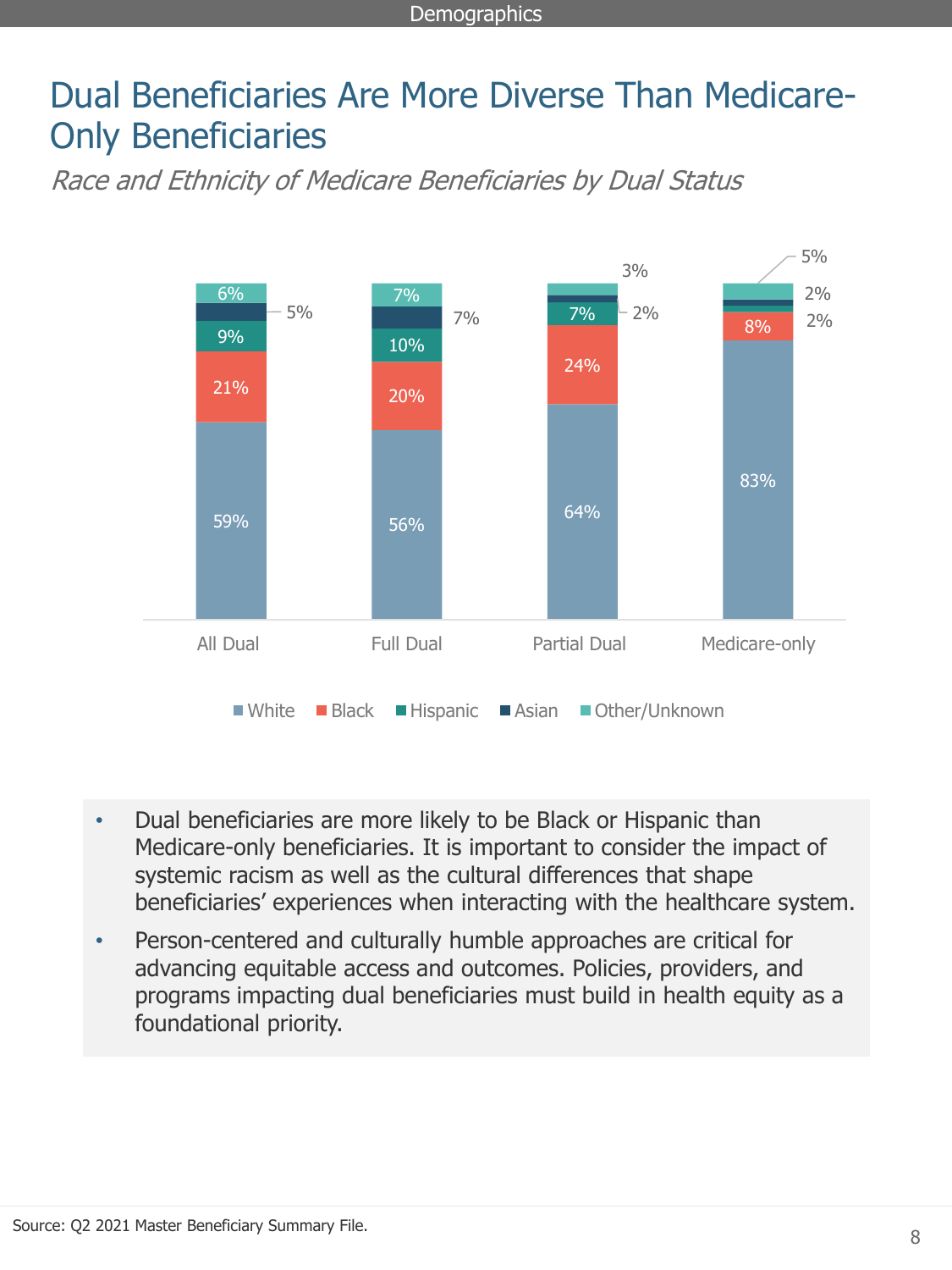### Dual Beneficiaries Are Far More Likely to Live in Poverty Than Medicare-Only Beneficiaries

Income Relative to Federal Poverty Level (FPL) of Medicare Beneficiaries by Dual Status



- As of 2022, the federal poverty level (FPL) for one person is \$13,590 per year, and for a family of two is  $$18,310$  per year.<sup>1</sup> Dual beneficiaries, due to the nature of Medicaid eligibility requirements, are far more likely than Medicare-only beneficiaries to have an annual income below the FPL.
- Annual income is strongly associated with unmet social needs and increased morbidity and mortality.<sup>2</sup> Income-related health disparities appear to be growing over time. $3$
- Non-primarily health-related supplemental benefits offered by Medicare Advantage plans can play an important role in addressing the social needs and improving the overall health of dually eligible beneficiaries.

9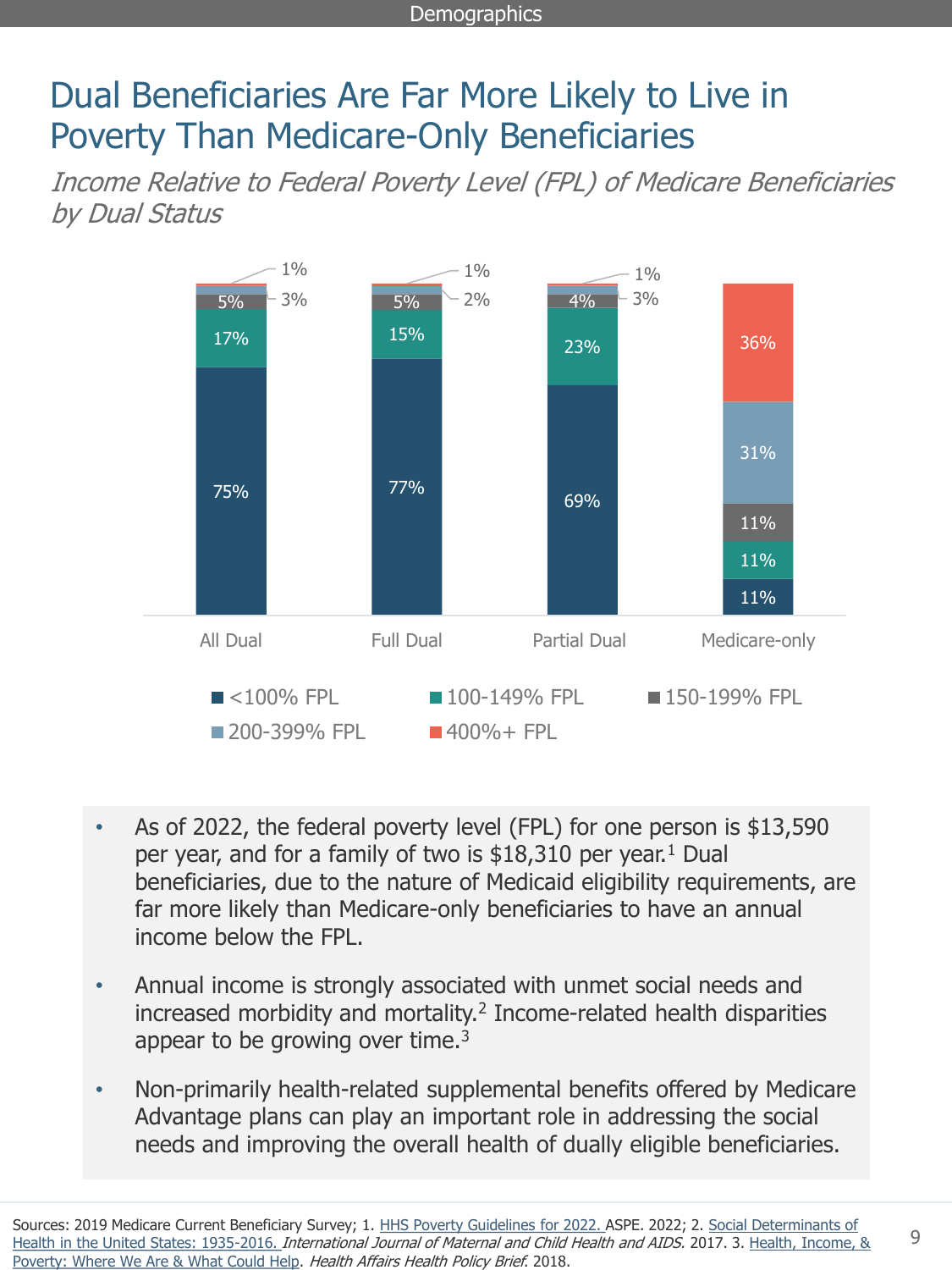#### One in Five Medicare Beneficiaries Live in Rural or Suburban Areas, Which May Bring Access Challenges

Percent of Medicare Beneficiaries Living Urban, Suburban, or Rural Areas by Dual Status



- Four in five Medicare beneficiaries (dual and Medicare-only) live in urban areas, but a remaining one in five live in suburban or rural areas.
- Partial dual beneficiaries are somewhat less likely than full dual beneficiaries and Medicare-only beneficiaries to live in urban areas.
- Beneficiaries in suburban and rural areas may experience more challenges in accessing specialized healthcare services when needed and may have less access to public transportation and job opportunities. Such challenges may be particularly impactful for dual beneficiaries due to their lower incomes.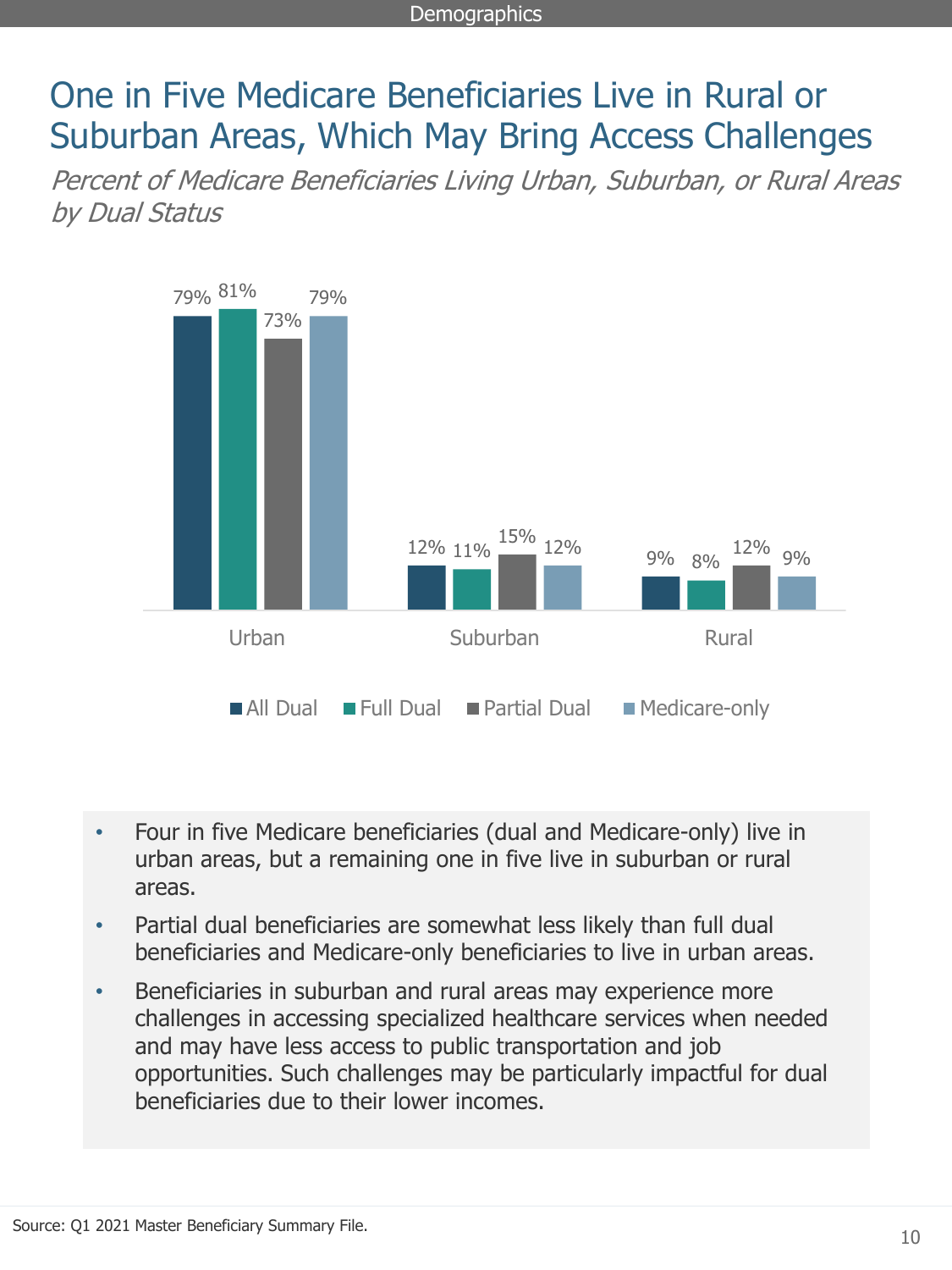### Dual Beneficiaries Are Less Likely to Be Married Currently or to Have Ever Been Married Than Medicare-Only Beneficiaries

Marital Status of Medicare Beneficiaries by Dual Status



- Dual beneficiaries are far less likely than Medicare-only beneficiaries to be currently married. Those needing help with [Instrumental] Activities of Daily Living (IADLs or ADLs) may face challenges in accessing nonspousal informal supports to continue living in the community, a particularly salient concern for partial dual beneficiaries who cannot access Medicaid long-term services and supports (LTSS).
- Marital status is related to utilization as well; married Medicare beneficiaries are less likely to use inpatient care or skilled nursing facilities and more likely to use outpatient care.<sup>1</sup>
- Dual beneficiaries are also far less likely to have ever been married. Depending on state eligibility requirements for Medicaid LTSS, some dual beneficiaries may choose not to marry or may divorce to obtain or maintain Medicaid benefits.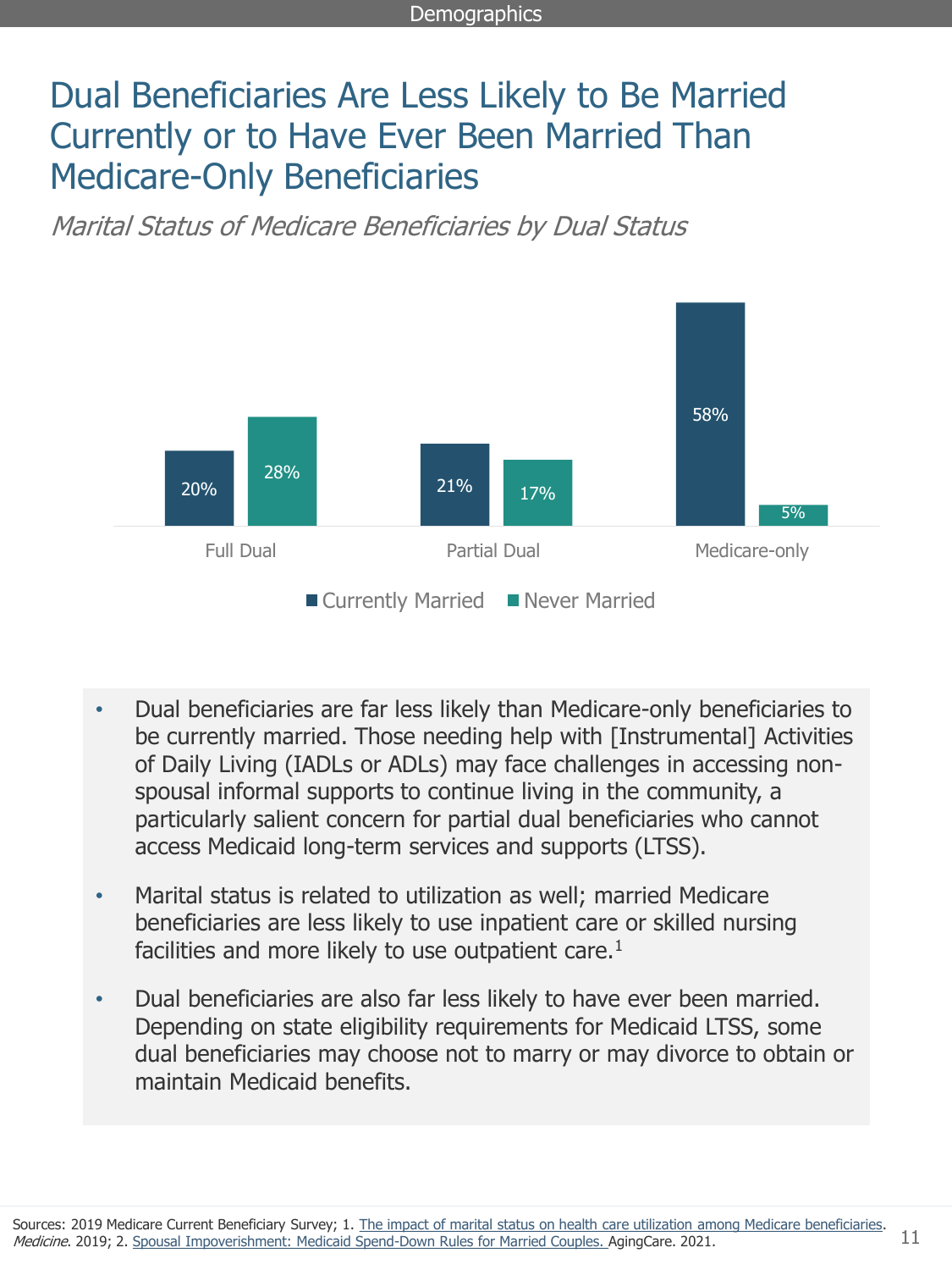### Most Dual Beneficiaries Qualify for "Full" Medicaid Benefits, but Eligibility Varies Considerably Nationwide

Percent of Dual Beneficiaries Receiving Full Benefits (Not Partial Dual Beneficiary) by County



- Full dual beneficiaries meet state Medicaid eligibility criteria to receive full Medicaid benefits such as behavioral health services and LTSS. Partial dual beneficiaries may have behavioral health and LTSS needs, but only qualify for Medicaid (eligibility criteria vary by state) to pay some portion of their Medicare out-of-pocket expenses and do not receive Medicaid BH or LTSS.
- Integrated approaches for dual beneficiaries tend to focus on full dual beneficiaries but partial dual beneficiaries often have similar social and health needs. Partial dual beneficiaries may be unable to access hightouch care integrated models available to full dual beneficiaries. Alternatives should be considered that meet their high level of need.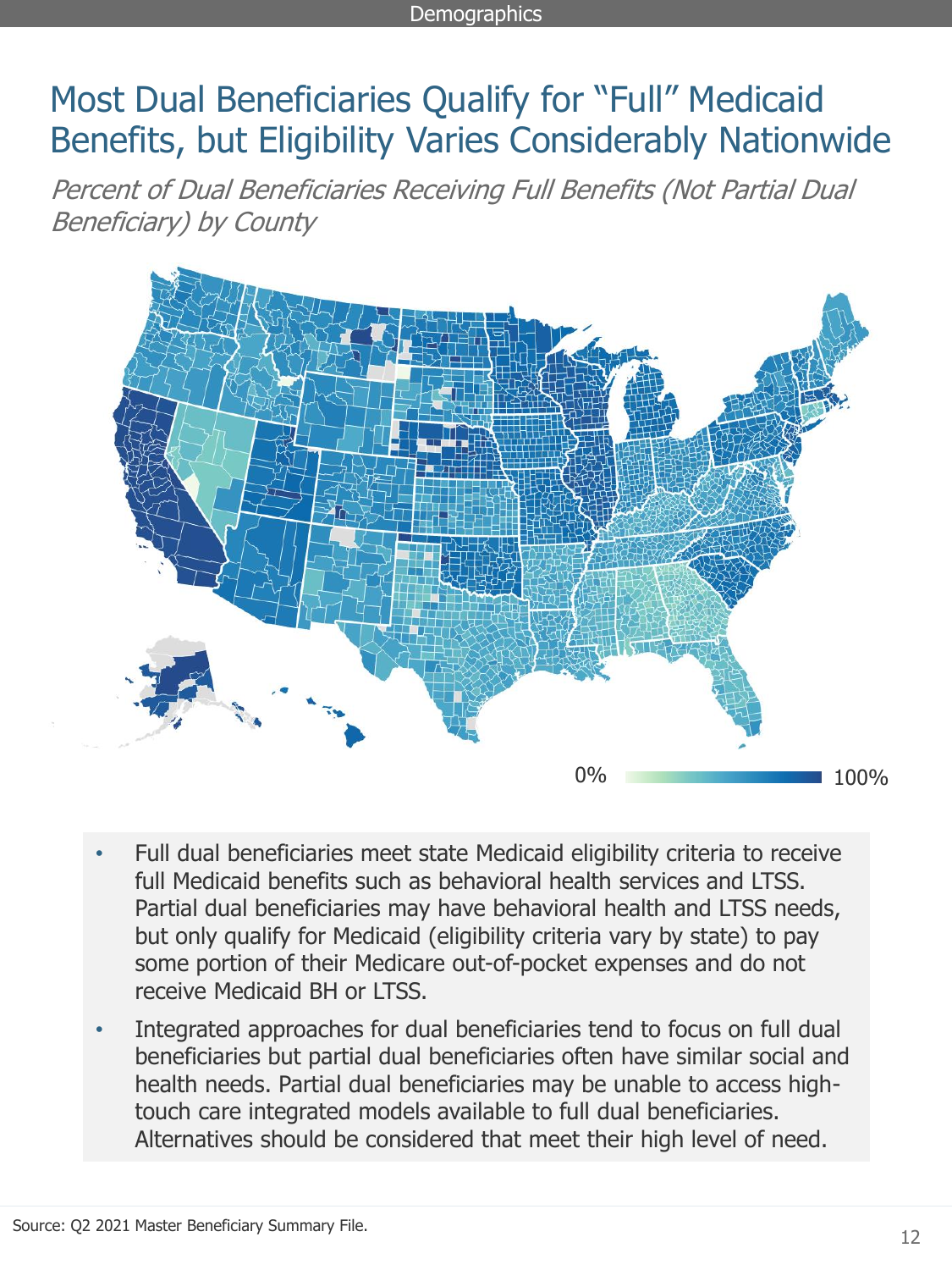[SDOH](#page-22-0) [Living Environment](#page-28-0) [Utilization/Spend](#page-34-0)

# <span id="page-12-0"></span>Delivery System Access

#### Key Takeaways

Dual beneficiaries have access to many different combinations of Medicaid and Medicare coverage (at least [43 combinations](https://atiadvisory.com/making-sense-of-medicare-medicaid-integration-models/) exist across the programs in the visual below, with [more than 100 options](https://atiadvisory.com/is-too-much-choice-a-bad-thing/) available in some counties). Certain programs are designed to create a meaningfully integrated beneficiary experience. However, only half of dual beneficiaries have access to these integrated programs and seven percent of full dual beneficiaries are enrolled in them. Access to a meaningfully integrated health plan varies widely by state and rurality, but not by race and ethnicity.



\* Medicaid programs can be coupled with Medicare; typically occurs through D-SNP \*\* States are beginning to explore I-SNP and Medicaid collaboration

\*\*\* The Medicare ACO Reach model has potential to collaborate with Medicaid

As detailed in each section that follows, the wide variation in dual beneficiaries' access to and enrollment in integrated health plans across geography points to the importance of expanding integrated models.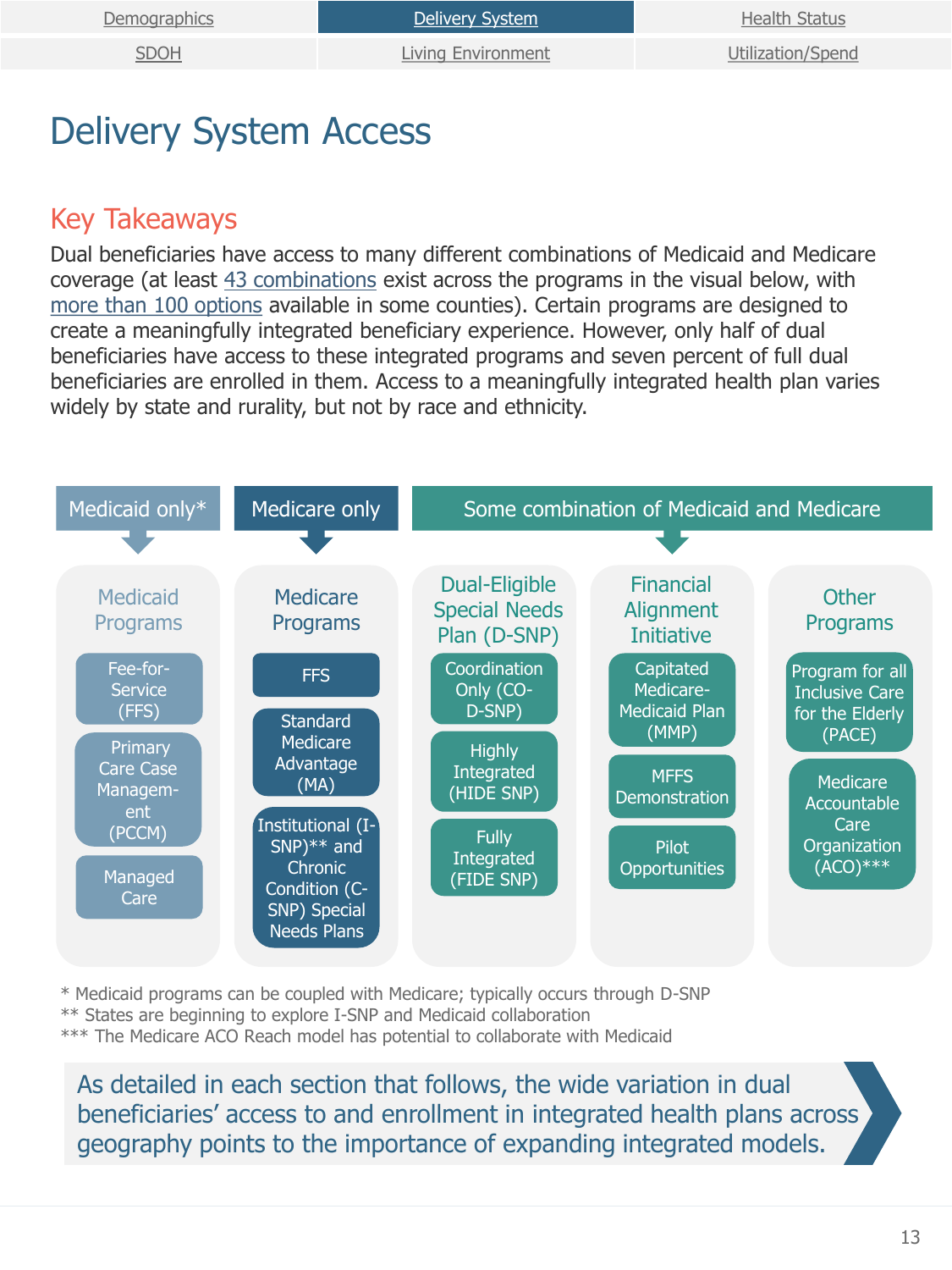### What Are Integrated Products?

Dual beneficiaries have access to many different combinations of Medicaid and Medicare coverage. Certain programs are designed to create an integrated beneficiary experience, including dual eligible special needs plans (D-SNPs), Medicare-Medicaid Plans (MMPs), and the Program of All Inclusive Care for the Elderly (PACE).

|                                                                                                                      |                                     | Most Common Dual Beneficiary Programs |                                                                                                                   |  |  |
|----------------------------------------------------------------------------------------------------------------------|-------------------------------------|---------------------------------------|-------------------------------------------------------------------------------------------------------------------|--|--|
|                                                                                                                      | Program                             | Enrollment                            | <b>Description</b>                                                                                                |  |  |
|                                                                                                                      | Coordination<br>Only (CO-D-<br>SNP) | 2 million                             | D-SNP that does not bear financial or<br>clinical risk for Medicaid LTSS or BH                                    |  |  |
| <b>Typically, FIDE</b><br>SNP, capitated<br>MMP, and PACE<br>are viewed as<br>meaningfully<br>integrated<br>programs | <b>HIDE SNP</b>                     | 1.8 million                           | D-SNP that bears financial and clinical risk<br>for Medicaid LTSS and/or BH                                       |  |  |
|                                                                                                                      | <b>FIDE SNP</b>                     | 332,000                               | D-SNP that bears financial and clinical risk<br>for Medicaid LTSS and/or BH, with<br>minimal carve-outs permitted |  |  |
|                                                                                                                      | Capitated<br><b>MMP</b>             | 445,000                               | Demonstration program with a single<br>managed care plan at risk for Medicare<br>and Medicaid benefits            |  |  |
|                                                                                                                      | <b>PACE</b>                         | $\ast$                                | Capitated/risk-based Medicaid State Plan<br>program that combines Medicare and<br>Medicaid services               |  |  |

Rates of Dual Beneficiaries by Access to Integrated Products (FIDE SNP or MMP)\*\*



\*PACE is not included in enrollment demographics because PACE enrolls both Medicare-only and Medicaid-only beneficiaries. \*\*While Washington is a part of the Financial Alignment Initiative (FAI), it is categorized as a HIDE (based on its D-SNP program) as the state's FAI model is limited to a small subset of dual eligible beneficiaries and uses robust coordination, rather than integration.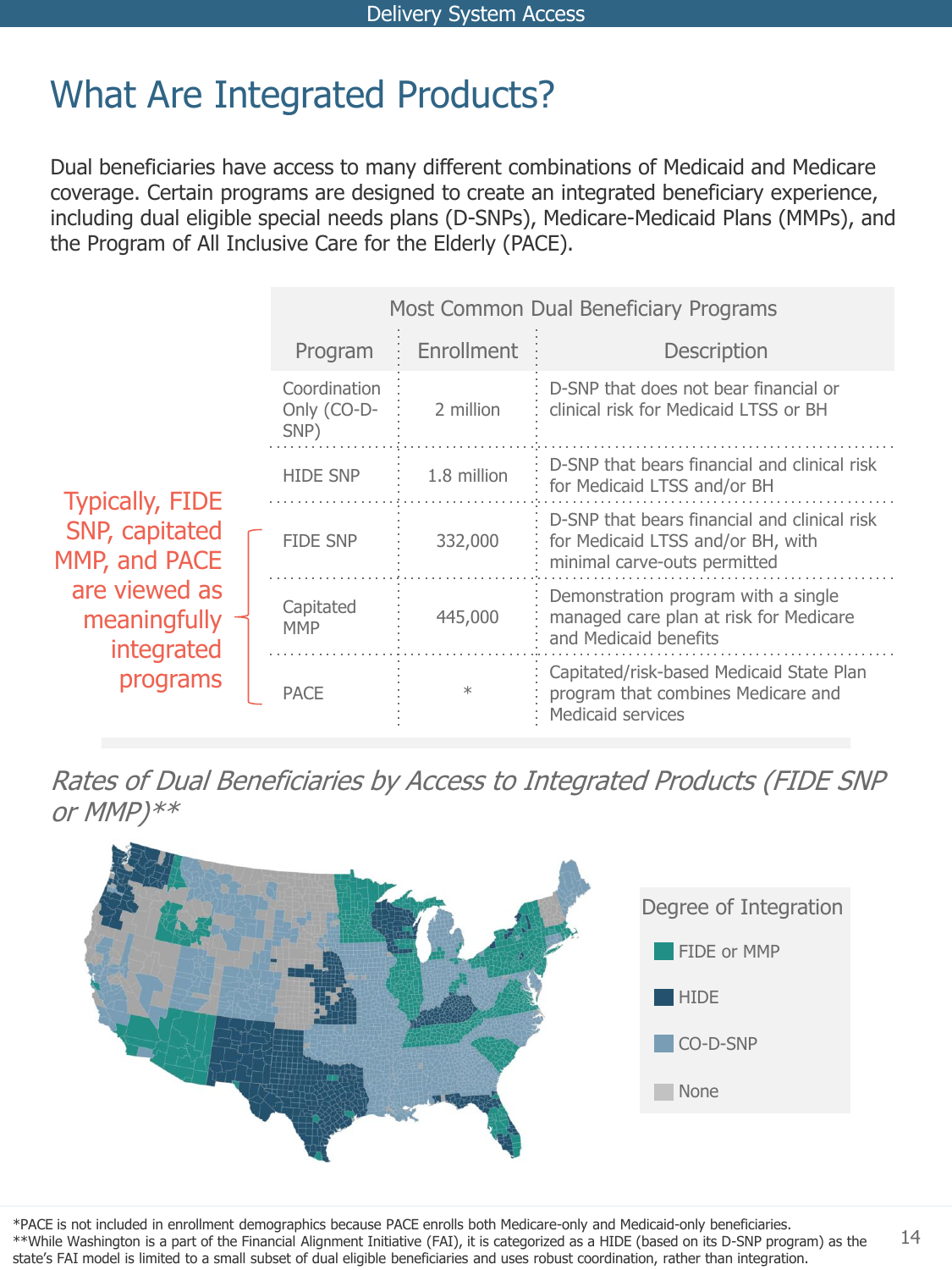### Dual Beneficiaries Are More Likely to Enroll in Medicare Advantage Plan Than Medicare-Only **Beneficiaries**

Percent of Beneficiaries Enrolled in Medicare Advantage, by Dual Status



- Historically, dual beneficiaries were less likely to enroll in Medicare Advantage than Medicare-only beneficiaries, but, in recent years, this trend has changed as a result of broadened Medicare Advantage supplemental benefits and growth of D-SNP availability.
- Because it serves over half of dual beneficiaries, Medicare Advantage has unprecedented opportunity to support the unique needs of these individuals. Policies that redesign Medicare Advantage should consider the impact on dual beneficiaries as the program increasingly plays an important role in their outcomes.

|          | Dual<br><b>Beneficiaries</b> | Full Dual<br><b>Beneficiaries</b> | <b>Beneficiaries</b> | Partial Dual Medicare-only<br><b>Beneficiaries</b> |
|----------|------------------------------|-----------------------------------|----------------------|----------------------------------------------------|
|          | 56%                          | 52%                               | 69%                  | 43%                                                |
| Suburban | 47%                          | 40%                               | 58%                  | 38%                                                |
| Rural    | 41%                          | 35%                               | 53%                  | 30%                                                |

#### Medicare Advantage Enrollment Rate by Geography

Sources: Q2 2021 Master Beneficiary Summary File; Geography based on Medicare Advantage Network Adequacy criteria as defined in CFR 422.116 (see methods for further details).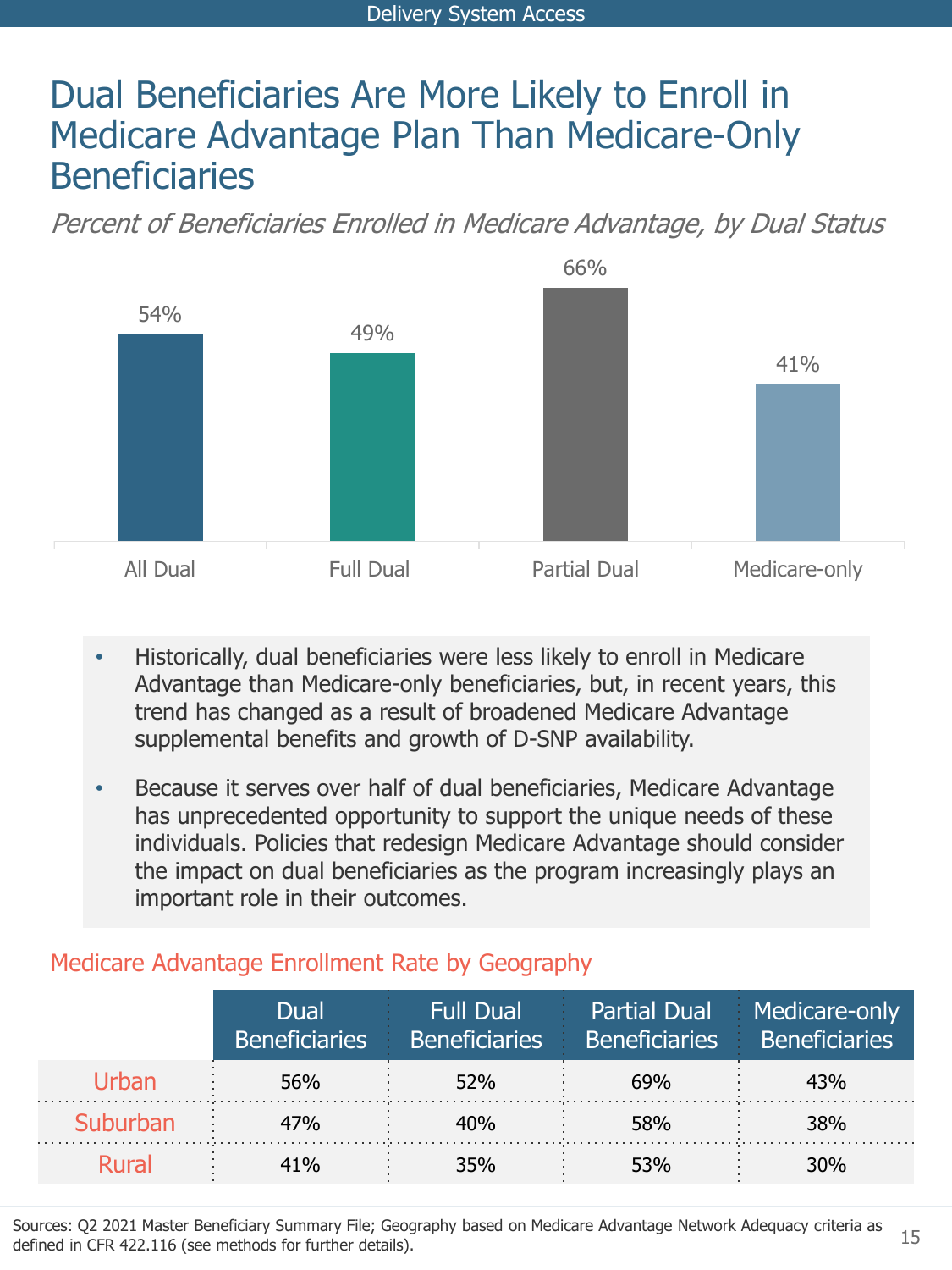### While Meaningfully Integrated Products Are Available to Half of Dual Beneficiaries, Only Seven Percent Are Enrolled

Rate of Enrollment of all Dual Beneficiaries in Integrated Products



- Approximately 14% of dual beneficiaries are enrolled in a Medicare Advantage plan that is not a D-SNP. Some of these plans are D-SNP "look-alikes" that advertise to dual beneficiaries but do not provide integrated care.
- Enrollment channels and incentives should encourage dual beneficiaries to choose meaningfully integrated products. State Health Insurance Assistance Programs (SHIP) representatives and other enrollment support entities should be trained on the value of integrated care and how to best advise dual beneficiaries.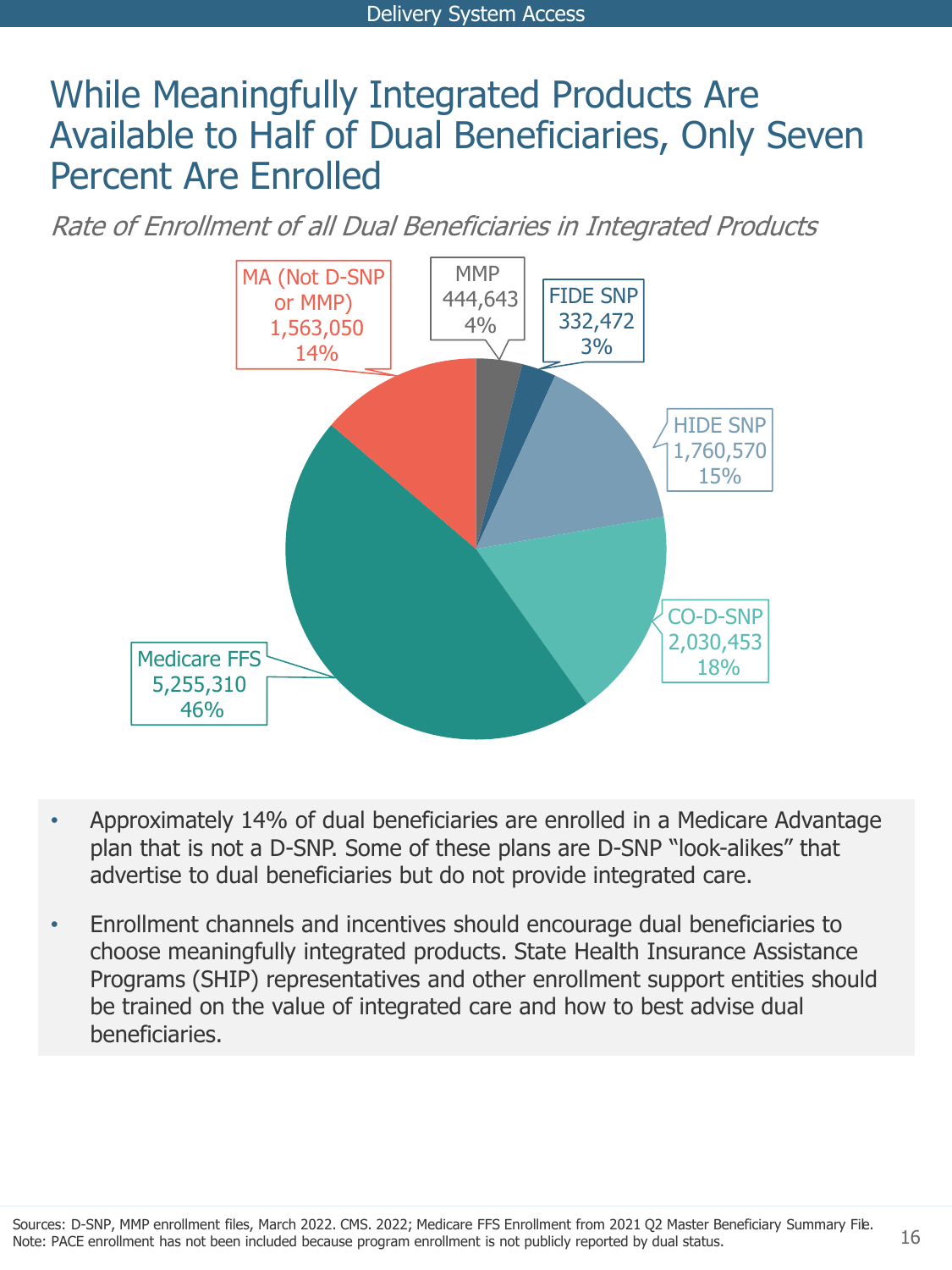### Beneficiaries Living in Rural Counties Are Less Likely to Have Access to Integrated Products

Percent of Full Dual beneficiaries by Most Integrated Product in County



- Full dual beneficiaries in urban counties are nearly three times more likely than those in rural counties to have a FIDE SNP or MMP offered in their county. Only one in four full dual beneficiaries in rural counties can enroll in a meaningfully integrated product.
- Policymakers have an opportunity to evaluate barriers to integrated program offerings in rural communities and determine whether incentives or other policy approaches can expand access.
- Access to integrated products varies less by race and ethnicity than by geography. Rates of access are lowest among Black full dual beneficiaries and highest among Hispanic full dual beneficiaries.

|                           | Terestic of Tall Dadi Deficileratios With Access to Integrated Trouder |                    |                 |       |
|---------------------------|------------------------------------------------------------------------|--------------------|-----------------|-------|
|                           | <b>White</b>                                                           | Black <sup>1</sup> | <b>Hispanic</b> | Other |
| MMP or<br><b>FIDE SNP</b> | 56%                                                                    | 51%                | 69%             | 47%   |

#### Percent of Full Dual Beneficiaries with Access to Integrated Product

17 Sources: Q2 2021 Master Beneficiary Summary File; Geography-HSD codes defined in CFR 422.112 (see methods for further details).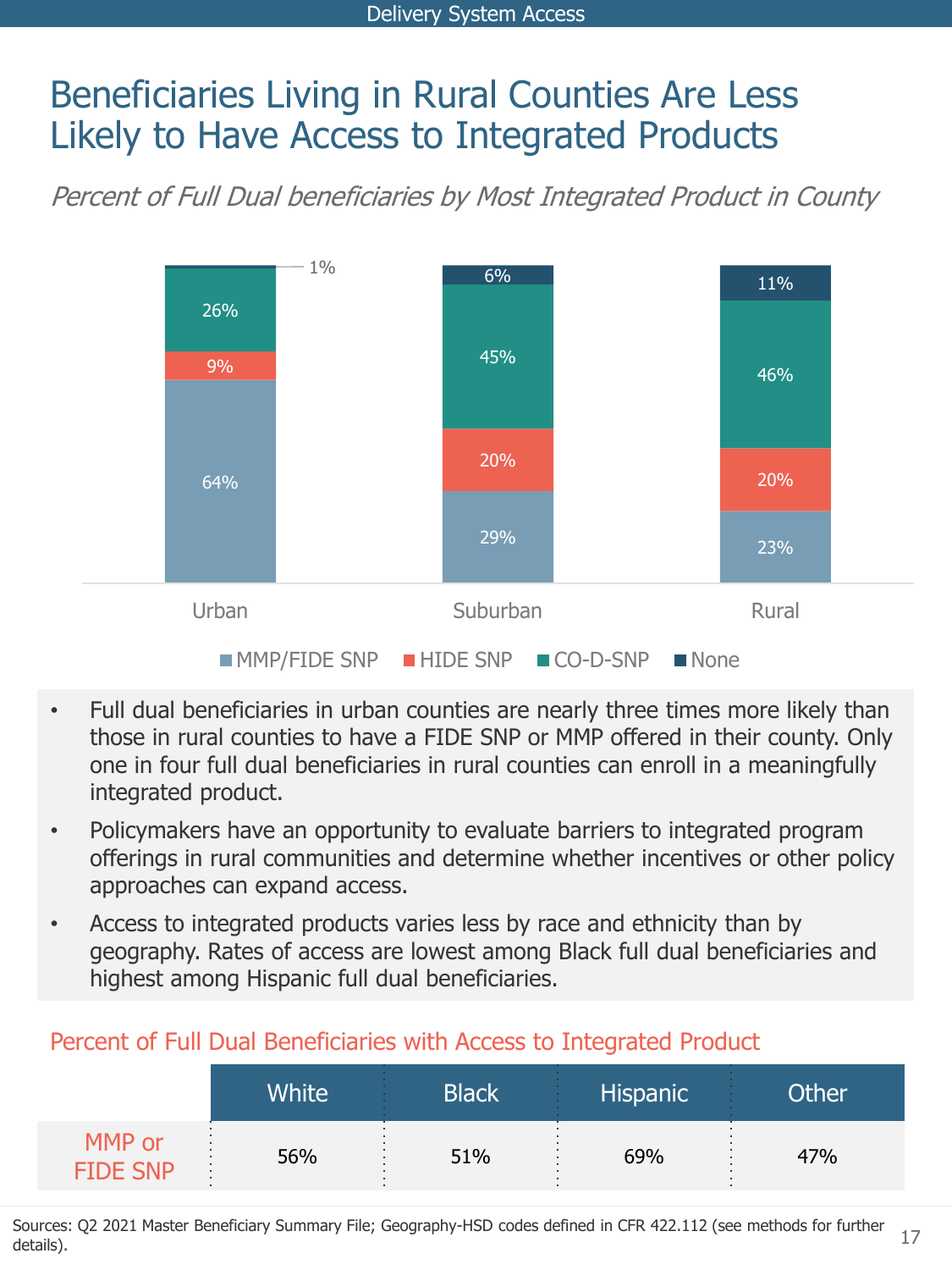<span id="page-17-0"></span>

| <u>Demographics</u> | Delivery System           | <b>Health Status</b> |
|---------------------|---------------------------|----------------------|
| <b>SDOH</b>         | <b>Living Environment</b> | Utilization/Spend    |

### Health Status

#### Key Takeaways

Given the interaction between social, functional, and medical needs, dual beneficiaries tend to require higher-touch programs that can integrate services across these needs. This interaction of needs coupled with fragmented delivery systems results in higher costs to both the Medicare and Medicaid programs. Dual beneficiaries are likely to experience:



As detailed in each section that follows, the complex care needs of dual beneficiaries underscore the need for integrated and high-touch healthcare.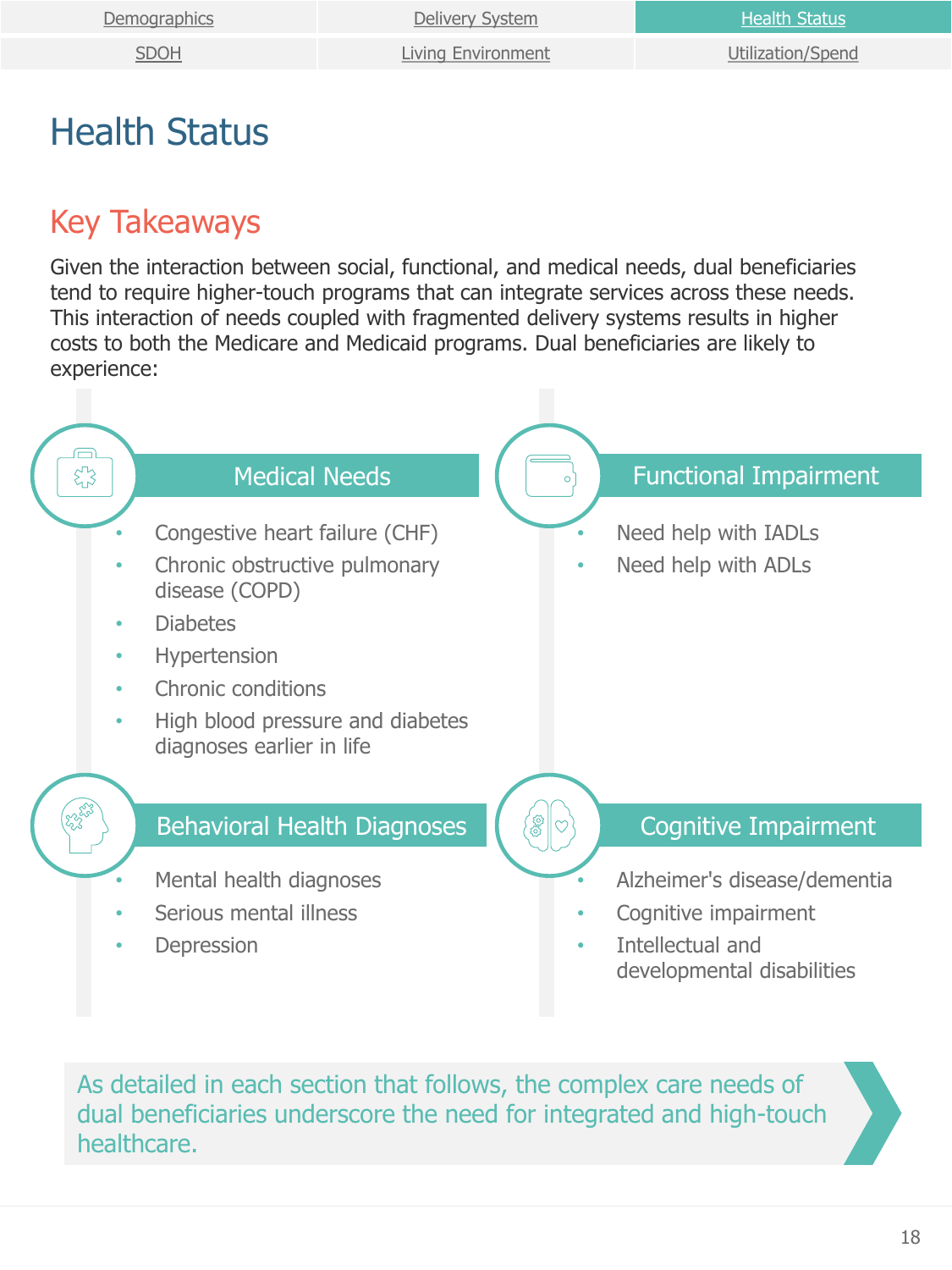### Dual Beneficiaries Have More Chronic Conditions Than Medicare-Only Beneficiaries

Rates of Select Health Conditions Among Medicare Beneficiaries by Dual Status



- Dual beneficiaries, particularly partial dual beneficiaries, have higher rates of chronic conditions such as congestive heart failure (CHF), chronic obstructive pulmonary disease (COPD), diabetes, and hypertension (high blood pressure) than Medicare-only beneficiaries.
- Higher rates of chronic disease are linked to more frequent hospital visits, greater prescription drug use, and can impact quality of life and mental health. The risk of an avoidable hospitalization (for conditions that can more appropriately be treated in primary care settings) increases by a factor of 1.35 for each additional chronic condition.<sup>1</sup>
- Due to this higher disease burden, dual beneficiaries stand to benefit from integrated high-touch models of care that include seamless and personalized care coordination to comprehensively manage chronic conditions.
- Additionally, interactions between medical chronic conditions and functional needs (ADLs) can drive up system costs, and thus would benefit from strong integration across programs serving these needs.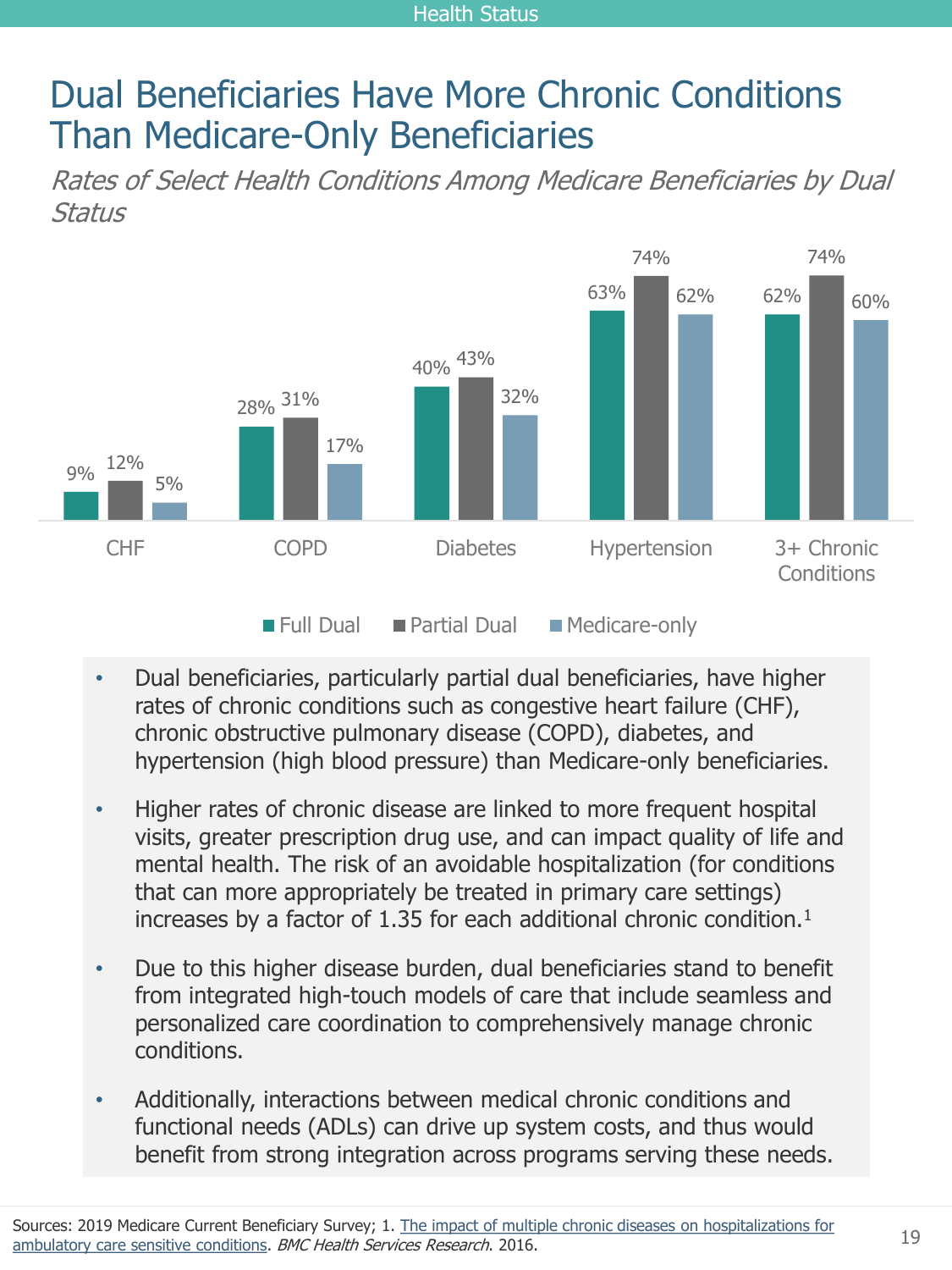#### Health Status

### Dual Beneficiaries Experience Higher Rates of Behavioral Health Diagnoses Than Medicare-Only **Beneficiaries**

Rates of Behavioral Health Diagnoses Among Medicare Beneficiaries by Duals Status



- Dual beneficiaries, particularly full dual beneficiaries, have higher rates of depression and serious mental illness compared to Medicare-only beneficiaries. Among full dual beneficiaries, rates of depression are nearly two times higher, and rates of serious mental illness are over three times higher.
- Behavioral health is often carved out of state Medicaid managed care programs. When Medicaid benefits are not effectively integrated with Medicare, dual beneficiaries may experience barriers to coordinated physical and behavioral healthcare. Dual beneficiaries need access to holistic program design with limited Medicaid carve-outs, integration of physical health and behavioral health care, and access to crisis services during mental health emergencies.
- Partial dual beneficiaries also experience high rates of behavioral health needs but do not have access to Medicaid-covered behavioral health services.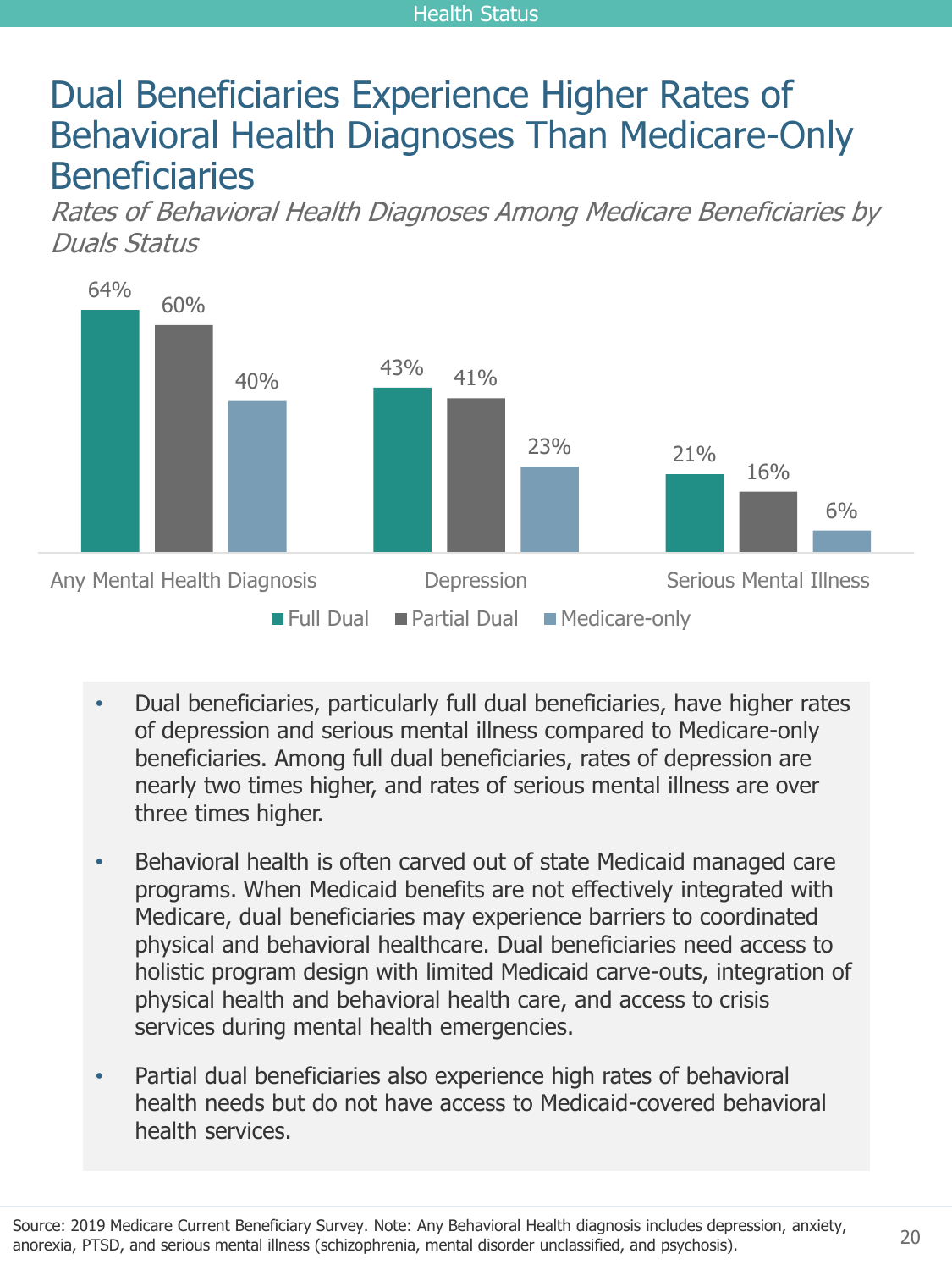#### Health Status

### Dual Beneficiaries Are More Likely to Have Cognitive Needs Than Medicare-Only Beneficiaries

Rates of Cognitive Needs Among Medicare Beneficiaries by Duals Status



- Compared to Medicare-only beneficiaries, full dual beneficiaries are three times more likely to experience cognitive impairment as well as Alzheimer's disease and other dementias. Partial dual beneficiaries are over two times as likely to experience cognitive impairment than are Medicare-only beneficiaries.
- Both full and partial dual beneficiaries are considerably more likely than Medicare-only beneficiaries to experience intellectual or developmental disabilities (IDD), at 17 times and 6 times more likely, respectively.
- Individuals with cognitive needs often require assistance with everyday activities such as bathing, dressing, managing medications, managing finances, and shopping. Holistic program design where LTSS are meaningfully integrated with Medicare-covered benefits is critical for dual beneficiary quality of life, health outcomes, and ability to avoid unnecessary long-term institutional care.
- Partial dual beneficiaries do not have a systematic way to access LTSS, as they do not qualify in their state for full dual Medicaid-covered services.

21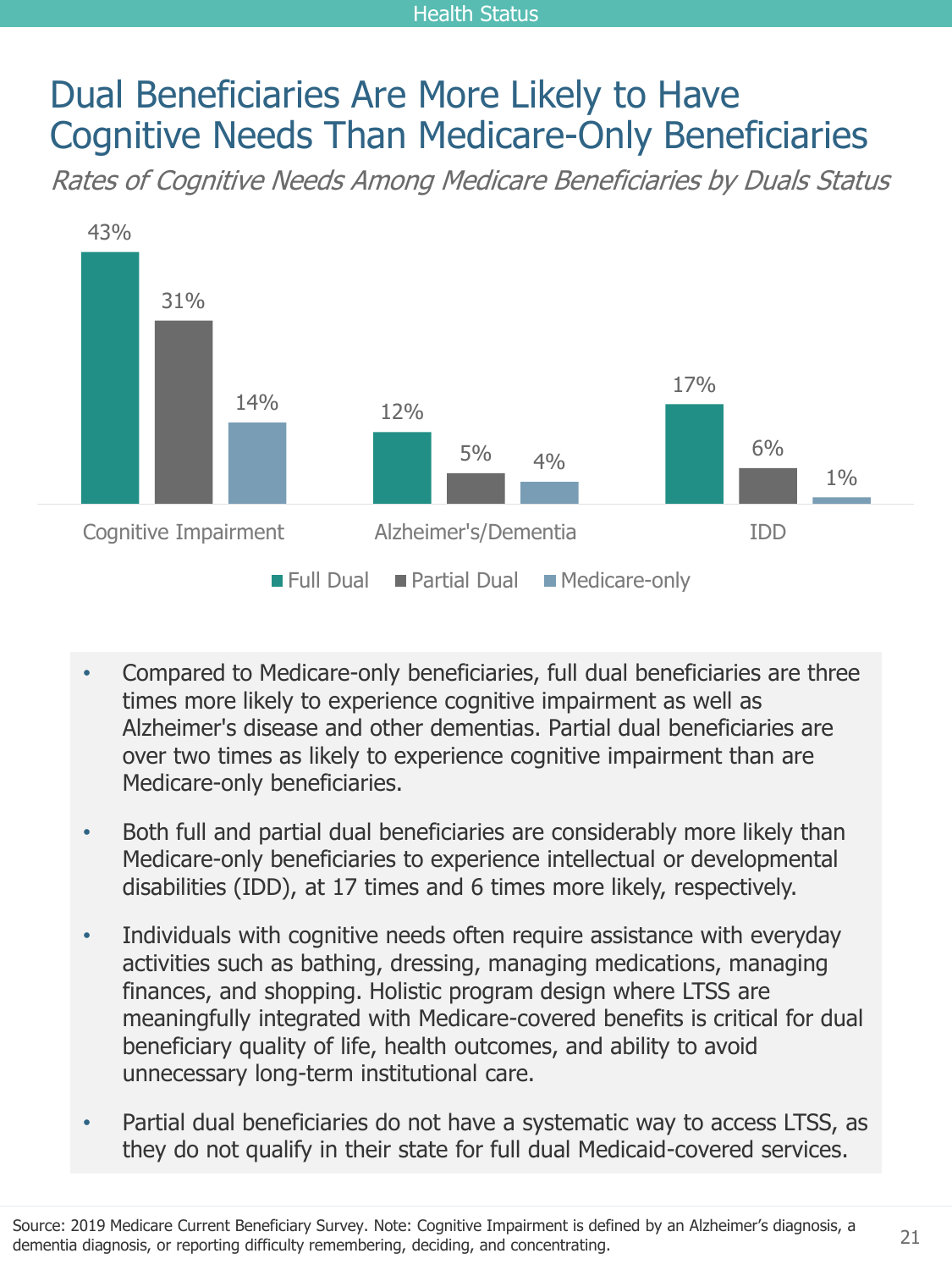### <span id="page-21-0"></span>Full Dual Beneficiaries Are More Likely to Need Help with Daily Tasks Than Medicare-Only Beneficiaries

Percent of Medicare Beneficiaries with ADL and IADL Limitations by Dual Status



- ADLs are self-care tasks such as bathing, toilet hygiene, and eating. IADLs are tasks done each day to care for self and home such as housework, preparing meals, and managing medications and personal finances. Support for those daily needs is critical to helping beneficiaries remain in their home.
- LTSS care is siloed in Medicaid and acute care in Medicare. As assistance with daily tasks impact beneficiaries' health directly, coordination of Medicare and Medicaid is critically important for those with ADL and IADL needs.
- Compared to Medicare-only beneficiaries, full dual beneficiaries are approximately four times more likely to need help with ADL and IADL limitations, and partial dual beneficiaries are nearly twice as likely to need help with these challenges. However, Medicaid level of need criteria (to determine beneficiary eligibility for LTSS) vary considerably across states resulting in inequity in access to services.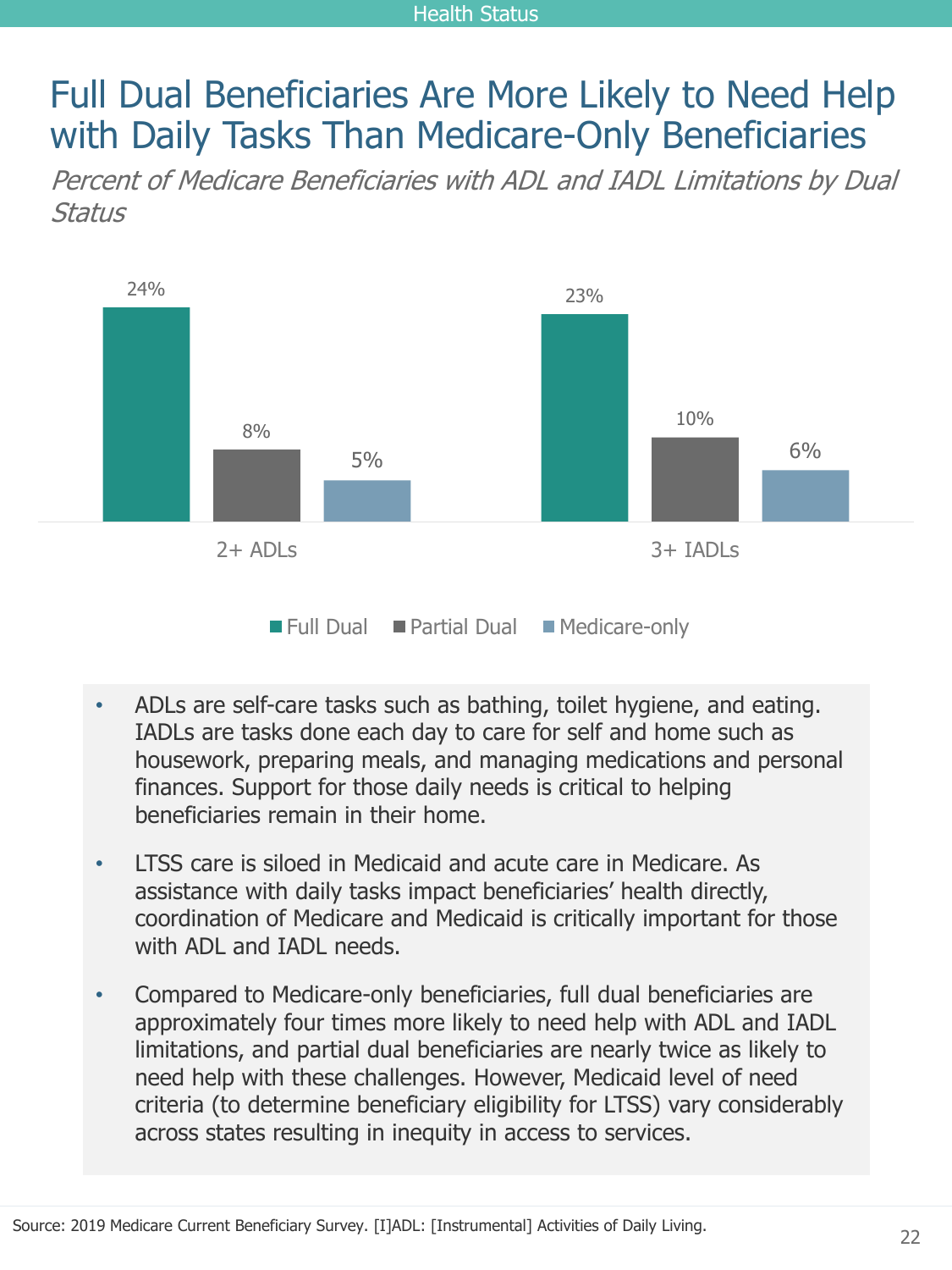### <span id="page-22-0"></span>Social Determinants of Health

#### Key Takeaways

Social Determinants of Health (SDOH) are the "conditions in which people are born, grow, work, live, and age, and the wider set of forces and systems shaping the conditions of daily life."<sup>1</sup> Increased social risk factors and unmet social needs are a key driver of health disparities. Due to their lower income and resource levels, dual beneficiaries are at increased risk of having unmet social needs, for example:



As detailed in each section that follows, the wide-ranging social needs of dual beneficiaries illustrate the importance of whole-person care and linguistically accessible services and communications.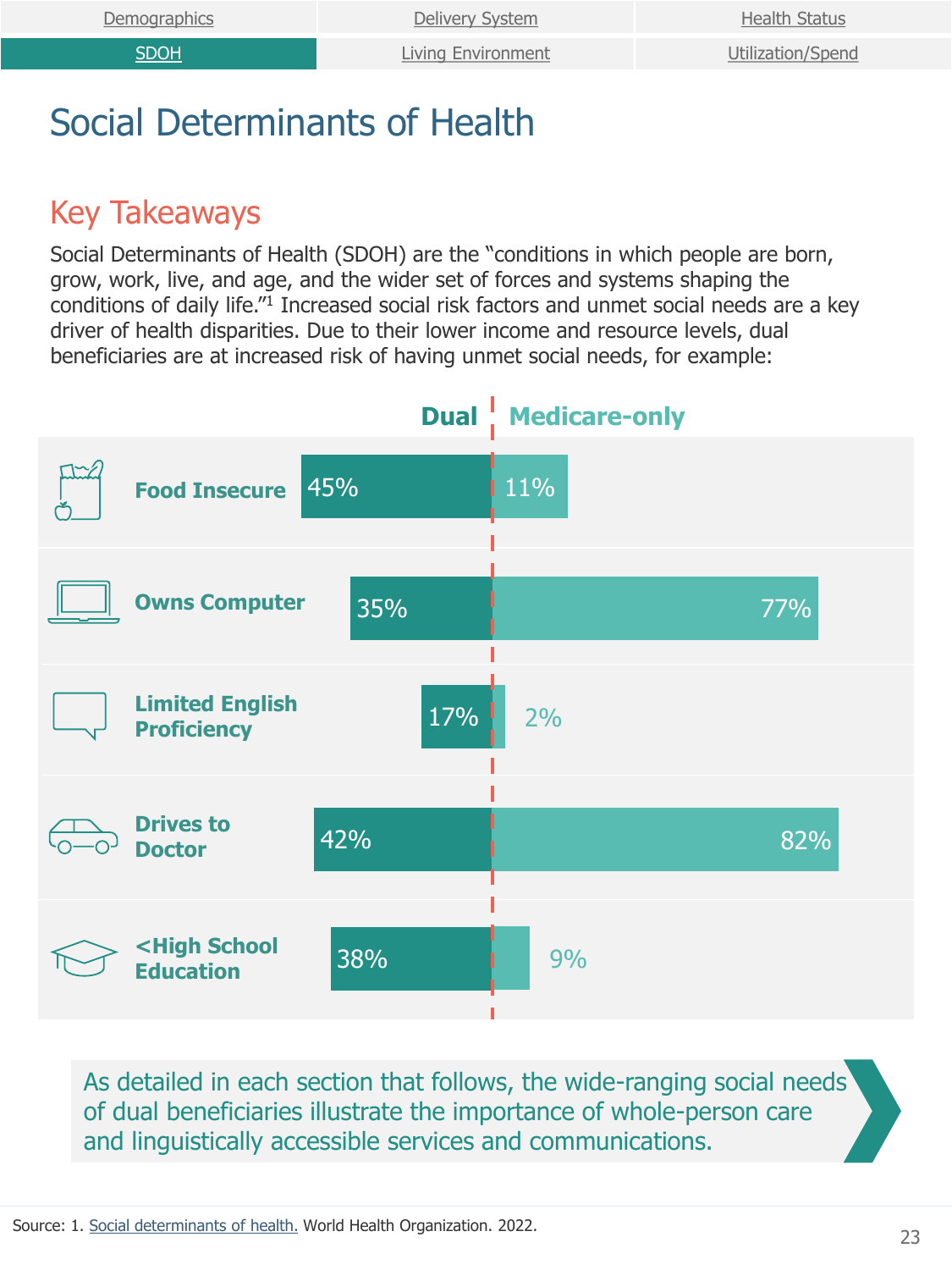### Dual Beneficiaries are Four Times More Likely to Experience Food Insecurity Than Medicare-Only Beneficiaries

Rates of Food Insecurity Among Medicare Beneficiaries by Dual Status



- Food insecurity is defined as the "lack of consistent access to enough food for an active, healthy life" by the US Department of Agriculture. Dual beneficiaries are disproportionately likely to experience food insecurity, which is linked to higher rates of high blood pressure, diabetes, cardiovascular disease, and stroke.<sup>1</sup> As shown below, beneficiaries with food insecurity are also more likely to use the emergency department.
- Supplemental benefits (e.g., food and produce, meals), offered by Medicare Advantage plans, including D-SNPs, can provide meaningful supports to dual beneficiaries by bolstering regular access to foods that are affordable and appropriate for dietary needs.

#### Percent of Beneficiaries with One or More Emergency Department Visits per Year

|                                    | Dual<br><b>Beneficiaries</b> | <b>Full Dual</b><br>Beneficiaries | <b>Partial Dual</b><br>Beneficiaries b | Medicare-only<br>Beneficiaries |
|------------------------------------|------------------------------|-----------------------------------|----------------------------------------|--------------------------------|
| Food Insecure:                     | 34%                          | <b>33%</b>                        | 36%                                    | 27%                            |
| <b>Not Food</b><br><b>Insecure</b> | <b>27%</b>                   | <b>28%</b>                        | <b>27%</b>                             | 16%                            |

[Source: 2019 Medicare Current Beneficiary Survey; 1. The Relationship between Adverse Childhood Experiences \(ACEs\) and](heart.org/-/media/files/about-us/policy-research/policy-positions/social-determinants-of-health/aces-policy-statement.pdf?la=en#:~:text=7%20Research%20has%20found%20that,conditions%2C%20and%20dental%20health%20p) Health: Factors that Influence Individuals with or At Risk of CVD. American Heart Association. 2019.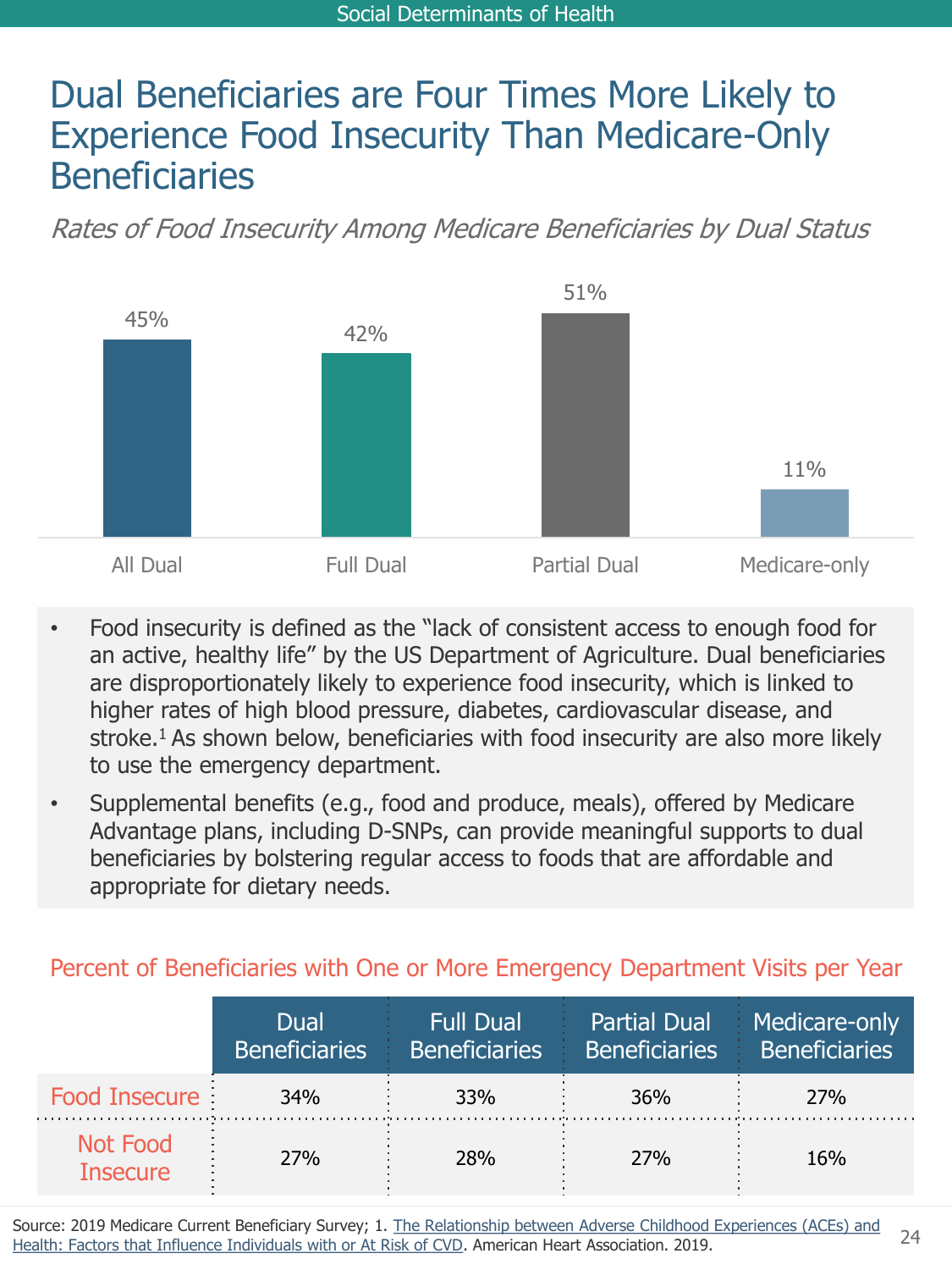### Dual Beneficiaries are Less Likely to Speak English Fluently or at Home Than Medicare-Only **Beneficiaries**

Percent of Beneficiaries With Limited English Proficiency or Who Speak a Language Other Than English at Home



- Compared to Medicare-only beneficiaries, dual beneficiaries are three times more likely to speak a language other than English at home and nine times more likely to have limited English fluency.
- Across dual and Medicare-only beneficiaries, individuals who do not speak English well report finding Medicare harder to understand than those who do speak English well. It is important that coverage and health education materials be provided in the beneficiary's preferred language and that beneficiaries can access culturally competent providers and translation services as needed.

#### Percent of Medicare Beneficiaries who Respond that Medicare is "Easy" or "Somewhat Easy" to Understand

| All Dual With Fluent<br><b>English</b> | All Dual Without<br><b>Fluent English</b> | Medicare-only With<br><b>Fluent English</b> | Medicare-only<br><b>Without Fluent</b><br>English |
|----------------------------------------|-------------------------------------------|---------------------------------------------|---------------------------------------------------|
| 67%                                    | 62%                                       | 70%                                         | 64%                                               |

Source: 2019 Medicare Current Beneficiary Survey. Note: Limited English proficiency includes beneficiaries who report speaking English "not at all" or "not well" and excludes those who report speaking English "well" or "very well."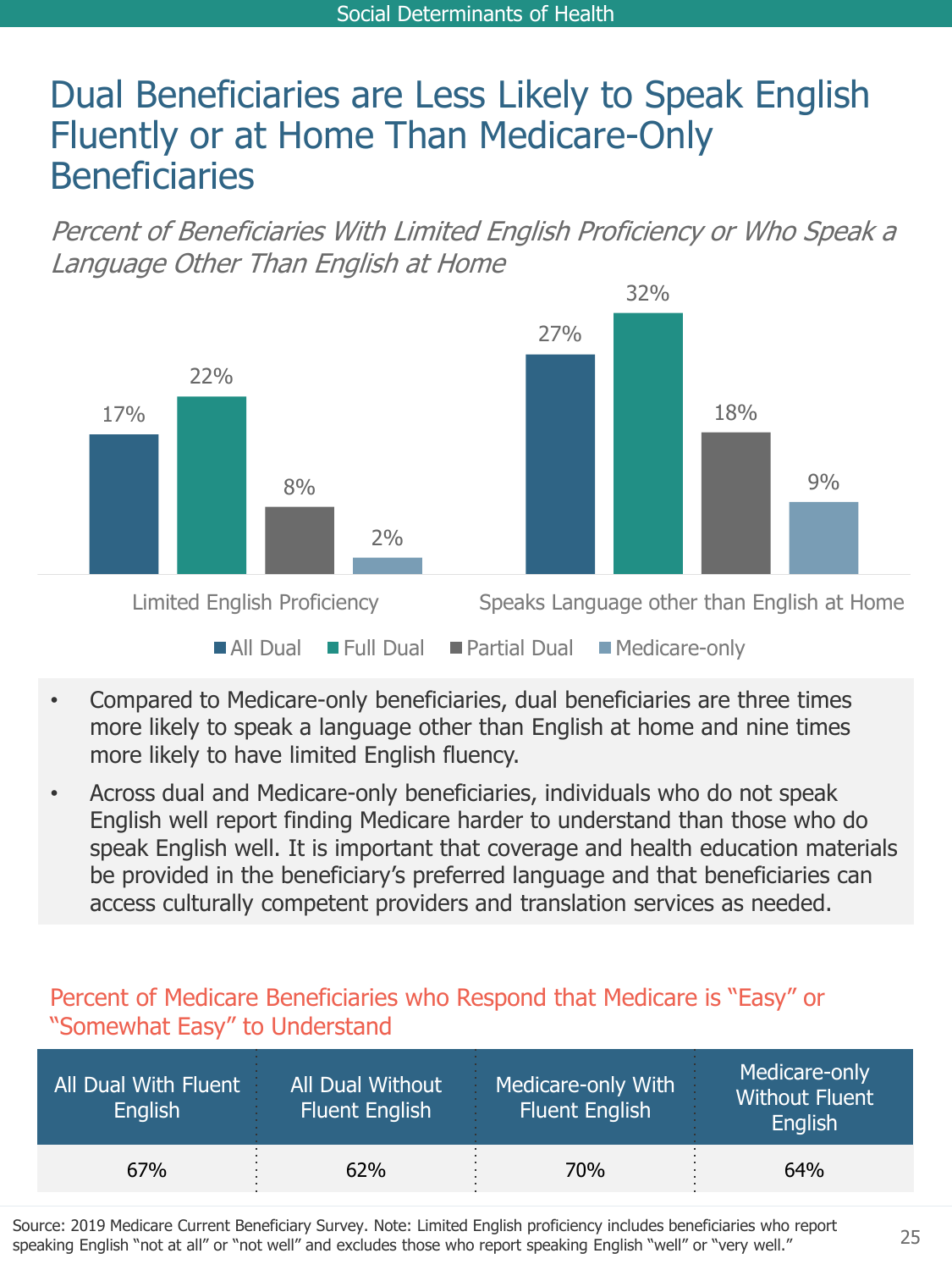### Dual Beneficiaries Are Four Times More Likely Than Medicare-Only Beneficiaries to Have Less Than a High School Education

Percent of Medicare Beneficiaries with Less Than a High School Education



- Compared to Medicare-only beneficiaries, dual beneficiaries are over four times as likely to have not completed high school. Lower educational attainment is associated with shorter lifespans<sup>1</sup> and higher rates of emergency room use (see table below), particularly for partial dual beneficiaries.
- Individuals with lower educational attainment are more likely to have low health literacy - the ability to understand and use health information to make appropriate health decisions.<sup>2</sup> Low health literacy is associated with higher healthcare utilization and expenditures.<sup>3</sup>
- Programs inclusive of health literacy interventions are particularly important for dual beneficiaries. The use of easy to understand written and visual materials, video tutorials, and health literacy training for physicians is associated with increases in the appropriate use of health care services.<sup>4</sup>

#### Percent of Beneficiaries with One or More Emergency Department Visits per Year

|                                 | Dual<br><b>Beneficiaries</b> | <b>Full Dual</b><br><b>Beneficiaries</b> |            | Partial Dual Medicare-only<br>Beneficiaries Beneficiaries |
|---------------------------------|------------------------------|------------------------------------------|------------|-----------------------------------------------------------|
| Less than HS<br>Education       | 37%                          | 35%                                      | 42%        | 24%                                                       |
| At Least HS<br><b>Education</b> | 33%                          | <b>33%</b>                               | <b>32%</b> | 17 <sub>%</sub>                                           |

[people. BMC Health Serv Res. 2018; 3. Health Literacy Impact on National Healthcare Utilization and Expenditure. Int J Health Policy Manag](https://bmchealthservres.biomedcentral.com/articles/10.1186/s12913-018-3197-4#:~:text=Higher%20education%20attainment%20was%20associated,educational%20differences%20in%20PCS%20use). 26 Sources: 2019 Medicare Current Beneficiary Survey; 1. [The influence of education on health.](https://archpublichealth.biomedcentral.com/articles/10.1186/s13690-020-00402-5) Arch Public Health. 2020; 2. The role of health literacy in explaining the association between educational attainment and the use of out-of-hours primary care services in chronically ill 2015. 4. [Health literacy interventions.](https://www.countyhealthrankings.org/take-action-to-improve-health/what-works-for-health/strategies/health-literacy-interventions#:~:text=Approaches%20to%20addressing%20limited%20health,literacy%20skills%2C%20such%20as%20the) County Health Rankings. 2019.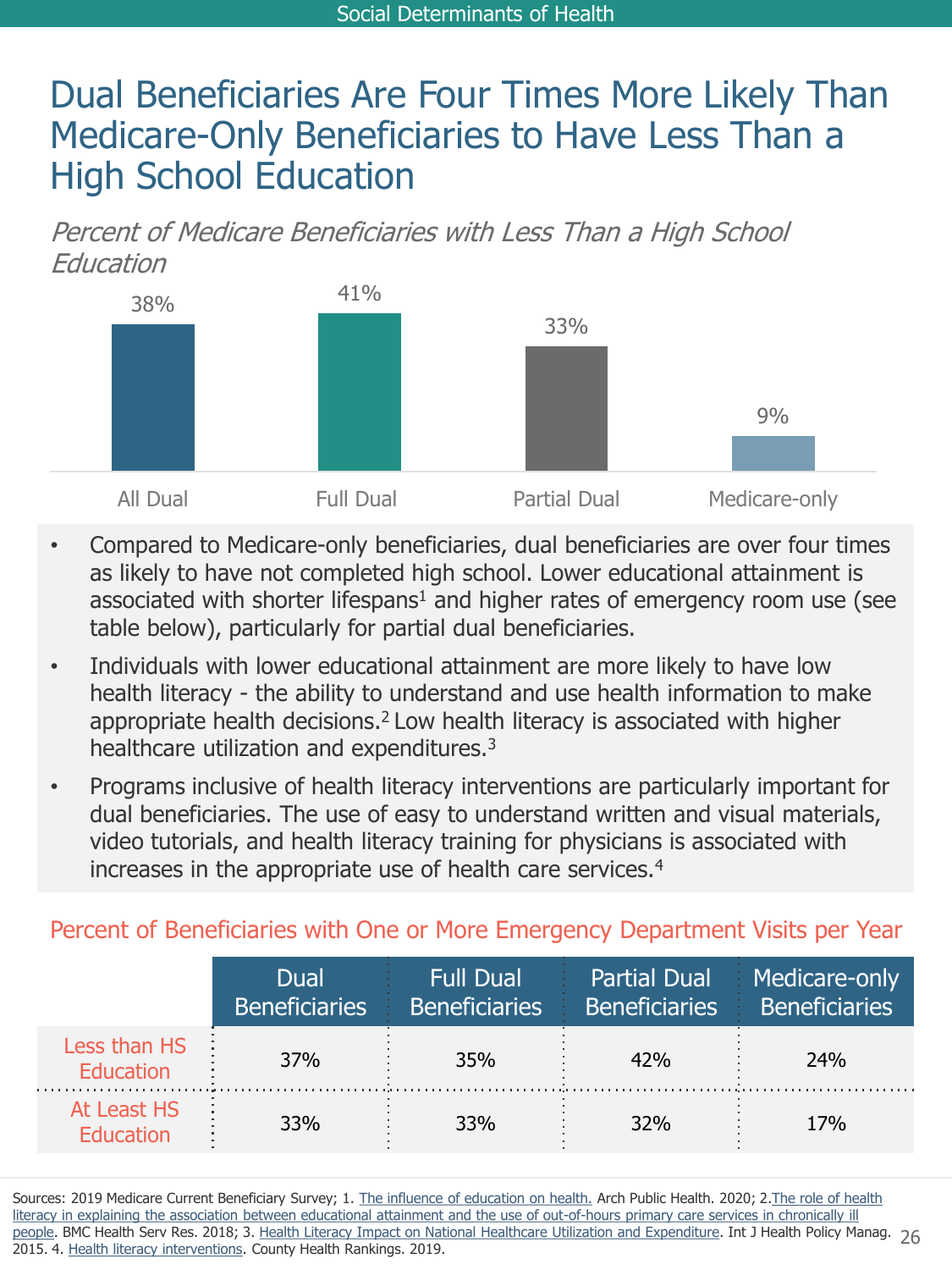### Dual Beneficiaries Use Internet and Have Computers at Approximately Half the Rate of Medicare-Only Beneficiaries

Rates of Internet Usage and Computer Ownership of Medicare Beneficiaries by Dual Status



- Internet usage and computer ownership support telehealth use, access to health education and other resources, and social connectedness. During the pandemic, some dual beneficiaries were unable to access expanded video telehealth options.<sup>1</sup> Prioritization of reimbursement for audio-only telehealth could support equitable access to telehealth going forward.
- Devices provided by Medicare supplemental benefits or Home and Community Based Services (HCBS) that are used for clinical purposes could be used for social connectedness and internet searching as well.
- Organizations communicating with dual beneficiaries, especially those over the age of 65 with markedly lower rates of internet use and computer ownership, should ensure that print and telephone-based resources are comparable to online resources in content and language/disability accessibility.

|                     | All Dual $<$ 65 | All Dual $65+$ | Medicare-only | Medicare-only |
|---------------------|-----------------|----------------|---------------|---------------|
| Uses Internet       | 64%             | 30%            | 77%           | 74%           |
| <b>Has Computer</b> |                 | 26%            | 70%           | 7%            |

#### Internet Use and Computer Ownership by Dual Status and Age

Sources: 2019 Medicare Current Beneficiary Survey; 1. <u>Telehealth During a Time of Crisis: Medicare Experiences Amid COVID-</u><br>19. BMA .2020 19. BMA. 2020.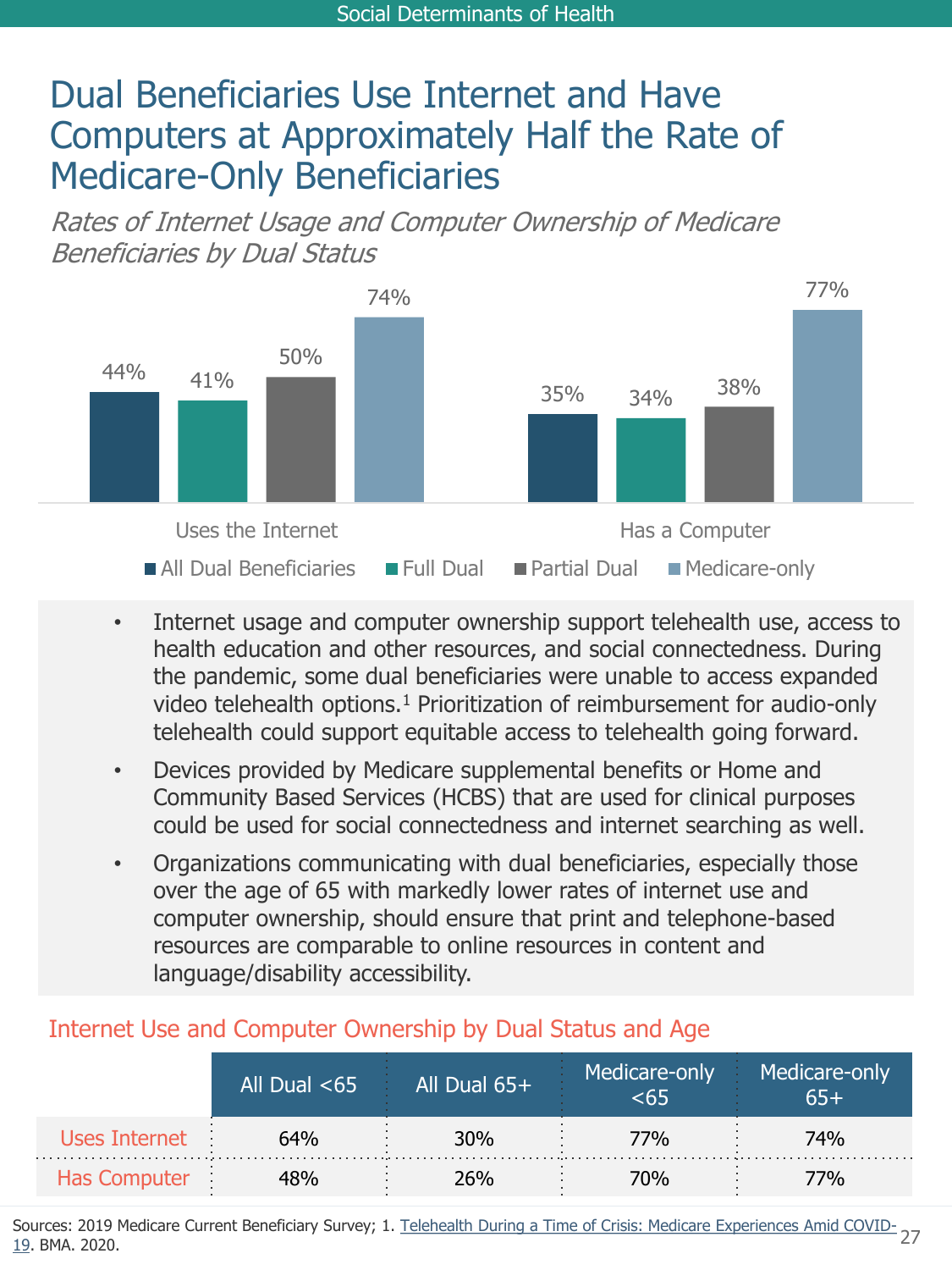### Full Dual Beneficiaries More Likely to Rely on Others to Get to the Doctor Than Medicare-Only Beneficiaries

Beneficiaries' Transportation to the Doctor by Dual Status



• Dual beneficiaries are less likely to drive themselves to the doctor, even when compared to Medicare-only beneficiaries with the same level of need for support with daily tasks (ADLs). Dual beneficiaries are also most likely to rely on public transportation or hired transportation. Support for transportation needs, inclusive of those experiencing mobility challenges, is critical for dual beneficiaries who disproportionately rely on others for getting to medical care. This support might include D-SNP supplemental benefits or Medicaid covered transportation services, and should be integrated across the programs.

#### Transportation to Doctor by Dual Status and ADL Limitations

|                     | Dual       | Medicare-only | <b>ADLS</b> | Dual 2 or More Medicare-only 2<br>or More ADL |
|---------------------|------------|---------------|-------------|-----------------------------------------------|
| <b>Drive</b>        | 42%        | 82%           | 15%         | 32%                                           |
| <b>Be Driven</b>    | <b>38%</b> | 14%           | 64%         | 64%                                           |
| <b>Public/Hired</b> | <b>14%</b> | 2%            | 10%         | ን‰                                            |
| Ambulance           | 3%         | በ%            | 8%          | 1%                                            |
|                     | 3%         | $1\%$         | ን‰          |                                               |

Source: 2019 Medicare Current Beneficiary Survey. Notes: ADLs – Activities of Daily Living Limitations that a beneficiary needs help with; Due to rounding, percentages may not sum to 100%.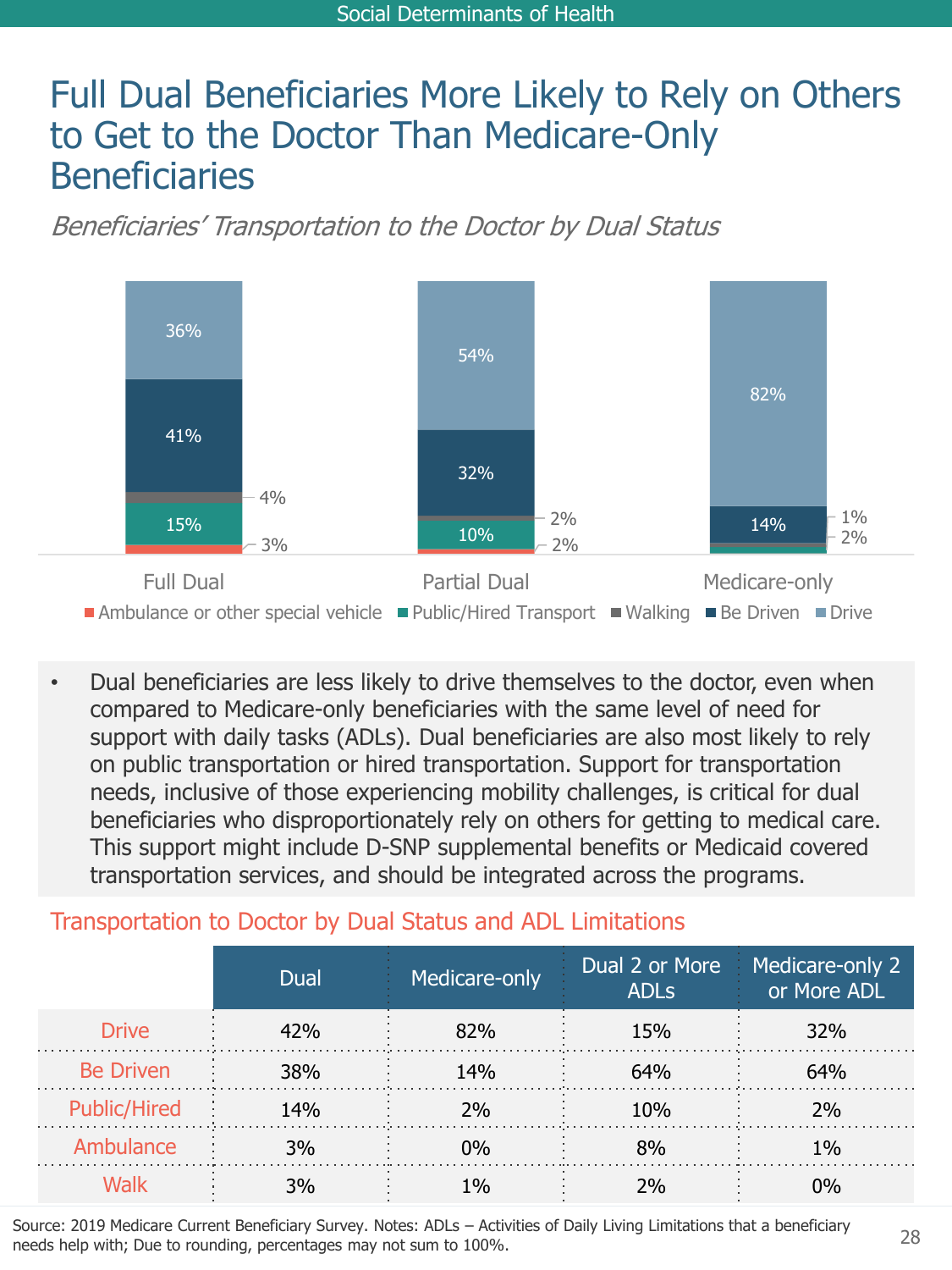# <span id="page-28-0"></span>Living Environment & Caregiving

#### Key Takeaways

The environment in which a Medicare beneficiary lives and the strength of their social support network have major implications for their wellbeing and health outcomes.

#### **Housing**

Seventeen percent of full dual beneficiaries live in institutional or facility settings compared to three percent of partial and Medicare-only beneficiaries. Of beneficiaries living in the community, dual beneficiaries are three times less likely to own their home compared to Medicare-only beneficiaries.



#### Household Composition

Dual beneficiaries are more likely to live alone while Medicareonly beneficiaries are more likely to live with a spouse/partner only. This trend is not consistent across race/ethnicity. Among Black beneficiaries, but not Hispanic or white beneficiaries, dual beneficiaries are more likely to live alone than Medicare-only beneficiaries.



#### **Caregivers**

Medicare-only beneficiaries are more likely to be helped by a spouse/partner while dual beneficiaries are more likely to be helped by child/grandchild. Dual beneficiaries disproportionately rely on support from non-spouse female relatives.

As detailed in each section that follows, dual beneficiaries' living environments and use of informal caregiving supports differ in important ways from Medicare-only beneficiaries.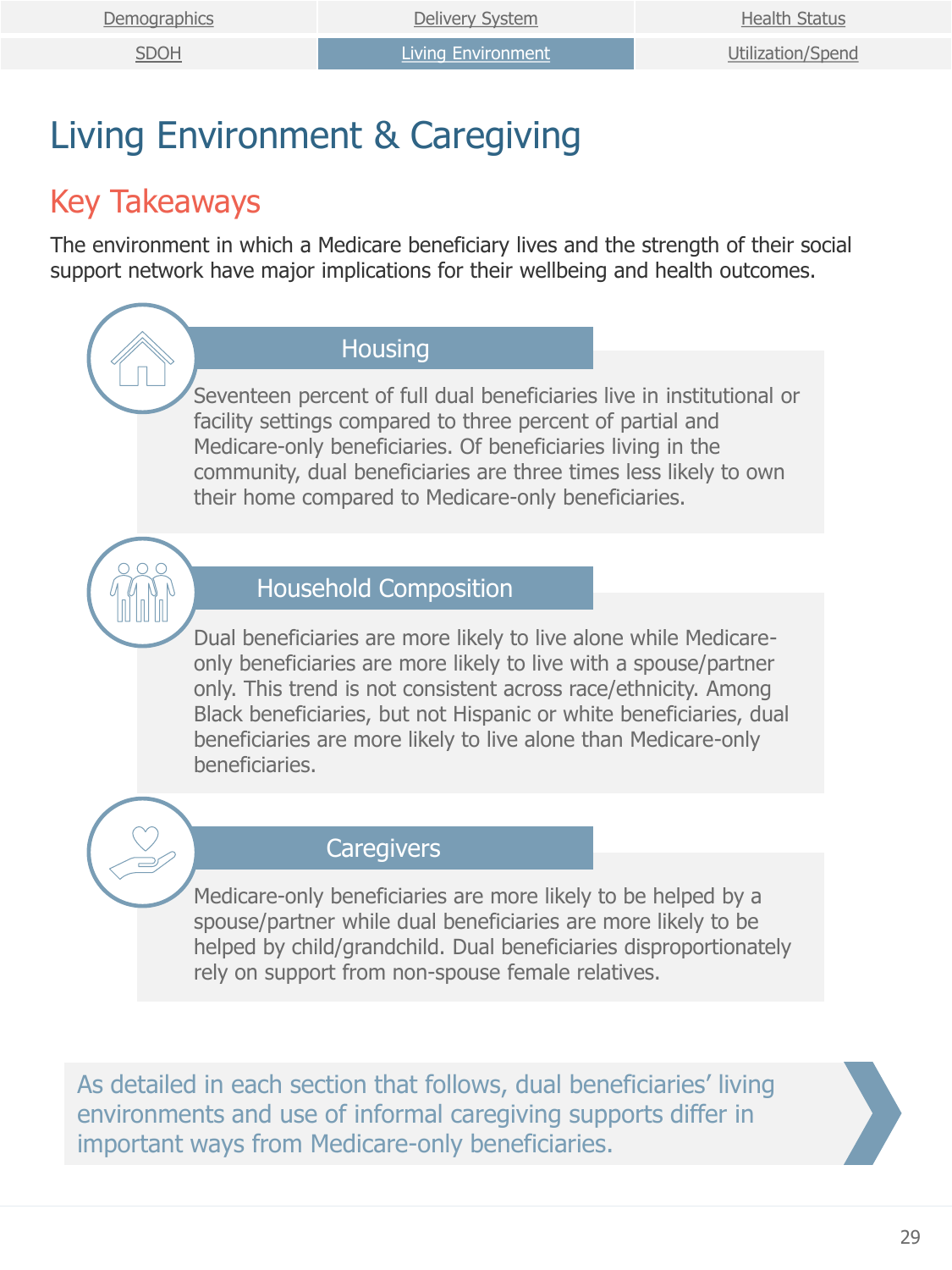### Nearly 1 in 5 Full Dual Beneficiaries Live in an Institutional or Facility Setting

Residential Setting of Medicare Beneficiaries by Dual Status



- Given the focus of integrated programs on helping an individual remain at home, meaningful integration differs for beneficiaries in the community versus a long-stay institutional or facility setting. Because nearly one in five dual beneficiaries lives in an institutional or facility setting, it is important to consider how Medicare and Medicaid can coordinate to serve these beneficiaries.
- Dual and Medicare-only beneficiaries with similar levels of functional need reside in institutional and facility settings at different rates. Dual beneficiaries with two or more ADLs are less than half as likely to be in assisted living facilities, likely as they are priced out of this setting. Because nursing homes are the only long-term care setting where room and board are covered, many dual beneficiaries are not able to independently afford assisted living, even if that setting would better match their care needs.

#### Residential Setting of Medicare Beneficiaries with 2+ ADLs

|                 | <b>Nursing</b><br>Home | <b>Assisted</b><br>Living | <b>Other</b><br><b>Institutional</b><br>or Facility<br><b>Setting</b> | Any<br><b>Institutional</b><br>or Facility<br>Setting | Community |
|-----------------|------------------------|---------------------------|-----------------------------------------------------------------------|-------------------------------------------------------|-----------|
| <b>All Dual</b> | 37%                    | 3%                        | 6%                                                                    | 46%                                                   | 54%       |
| Medicare        | 15%                    | 9%                        | 3%                                                                    | 27%                                                   | 73%       |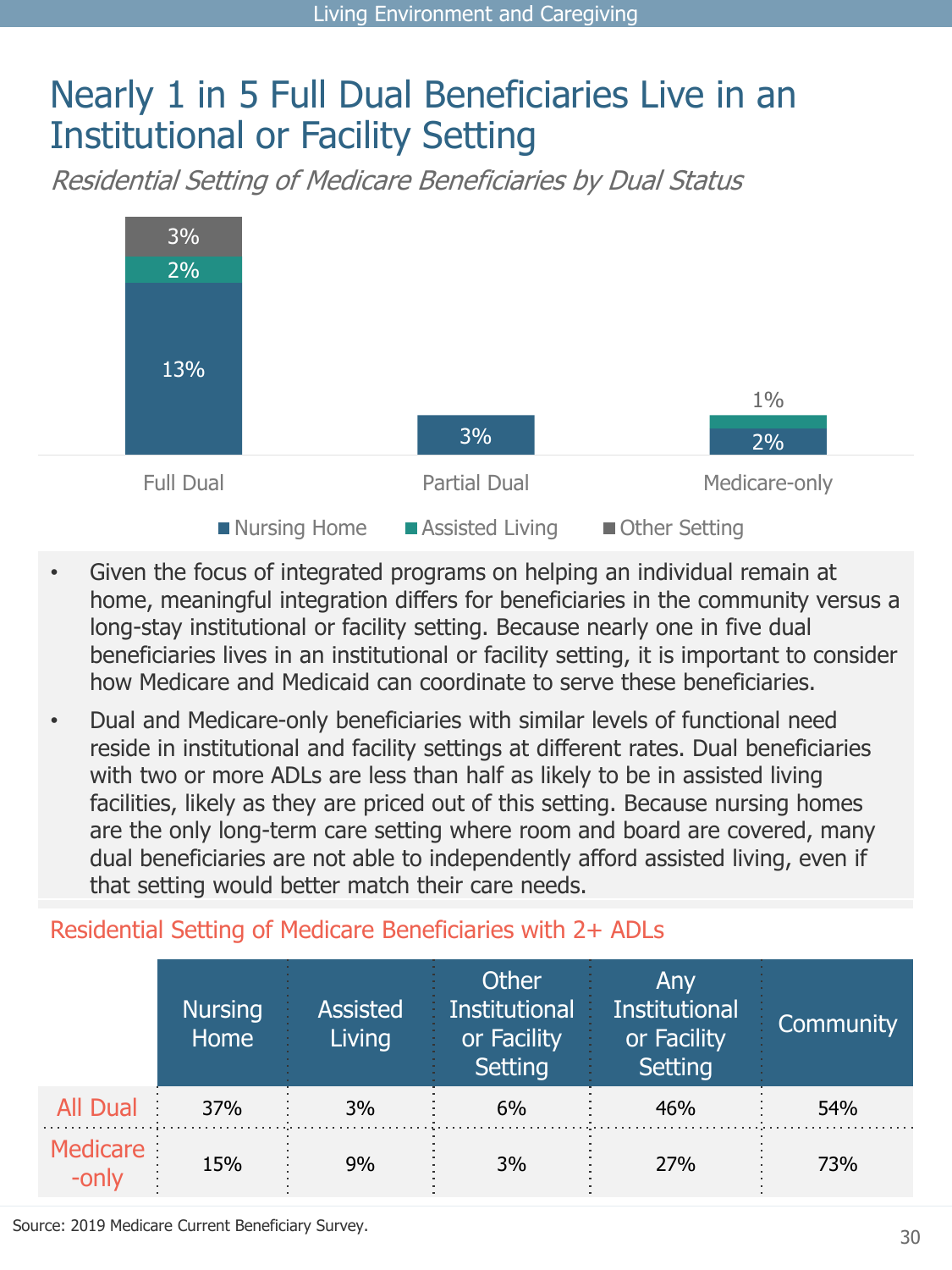### Community Dual Beneficiaries Are Three Time Less Likely to Own Their Homes as Medicare-Only **Beneficiaries**

Rates of Home Ownership of Medicare Beneficiaries by Dual Status



- Few dual beneficiaries living in the community own their homes. Over half of dual beneficiaries rent their residence and one in five are part of other arrangements, such as living with family. Furthermore, across dual status, those with ADL needs are less slightly likely to own their home (see table below).
- Home modifications that support beneficiaries remaining in the community may not be feasible in rental facilities. Disruptions in housing associated with renting can also lead to institutionalization if alternative housing that can accommodate an individual's needs cannot be found.
- D-SNP supplemental benefits may offer limited housing supports and some Medicaid programs provide housing navigation services, but neither are currently widely offered.

#### Percent of Community Medicare Beneficiaries who Own Their Home

|           | Dual<br><b>Beneficiaries</b> |            | <b>Example 18 Full Dual</b> Partial Dual Medicare-only<br>Beneficiaries Beneficiaries Beneficiaries |     |
|-----------|------------------------------|------------|-----------------------------------------------------------------------------------------------------|-----|
| $0-1$ ADI | <b>27%</b>                   | <b>22%</b> | 36%                                                                                                 | 81% |
| $2+$ ADLs | 24%                          | 21%        | 33%                                                                                                 | 68% |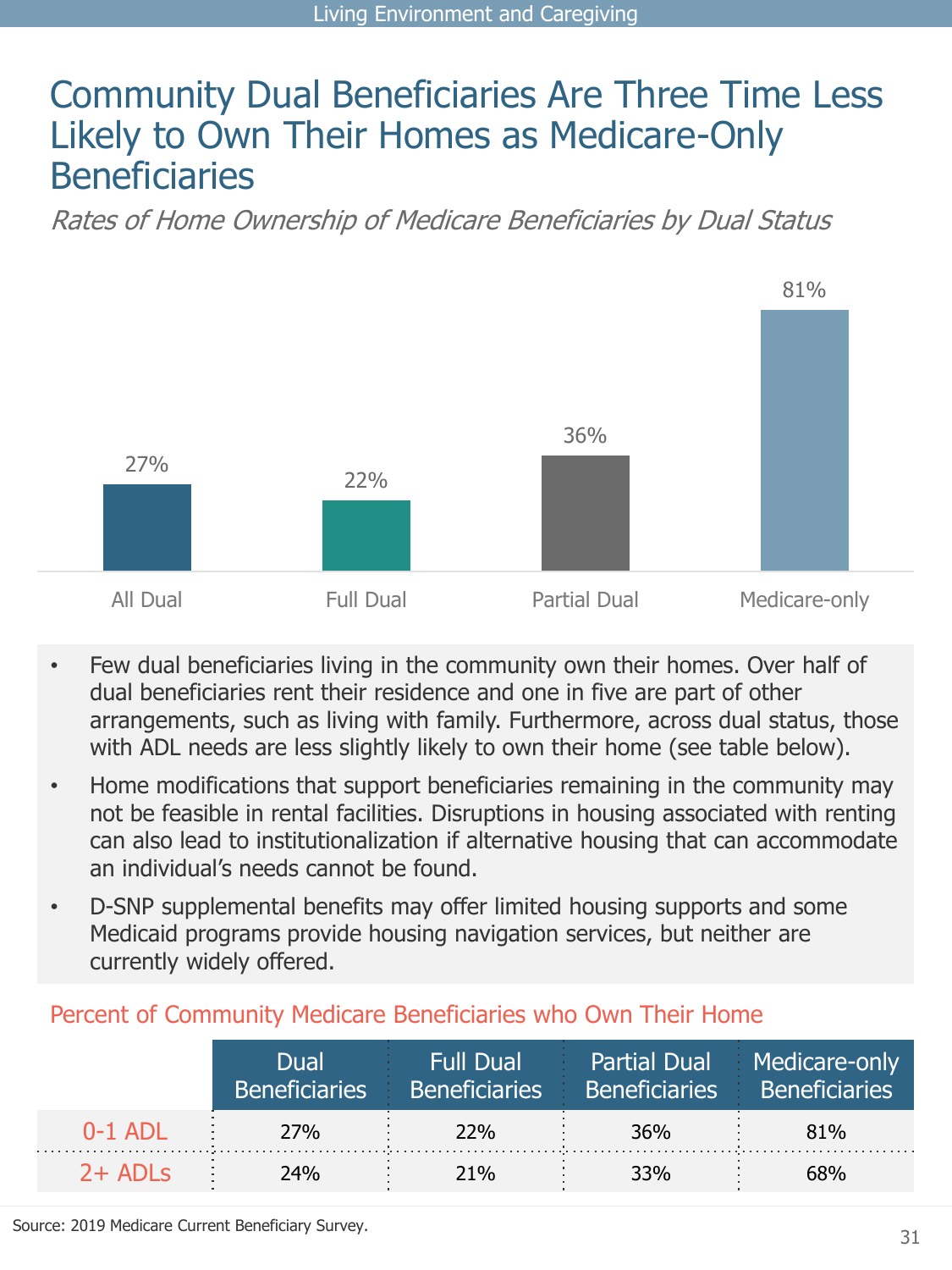### Dual Beneficiaries Are More Likely to Live Alone or with Children and/or Grandchildren Than Medicare-Only Beneficiaries

Household Composition by Dual Status



- The needs of dual beneficiaries have an outsized impact on their families. Dual beneficiaries are one and a half times more likely than Medicare-only beneficiaries to live alone and twice as likely to live with a children and/or grandchildren without a spouse or partner. As skilled care increasingly shifts to the home, special attention is needed for dual beneficiaries living alone or lacking regular support from family members.
- Social isolation and loneliness are risk factors for high blood pressure, heart disease, obesity, anxiety, depression, cognitive decline, Alzheimer's disease, and death.<sup>1</sup> Because dual beneficiaries live alone at higher rates than Medicare-only beneficiaries, it may be valuable to target risk prevention efforts to this population.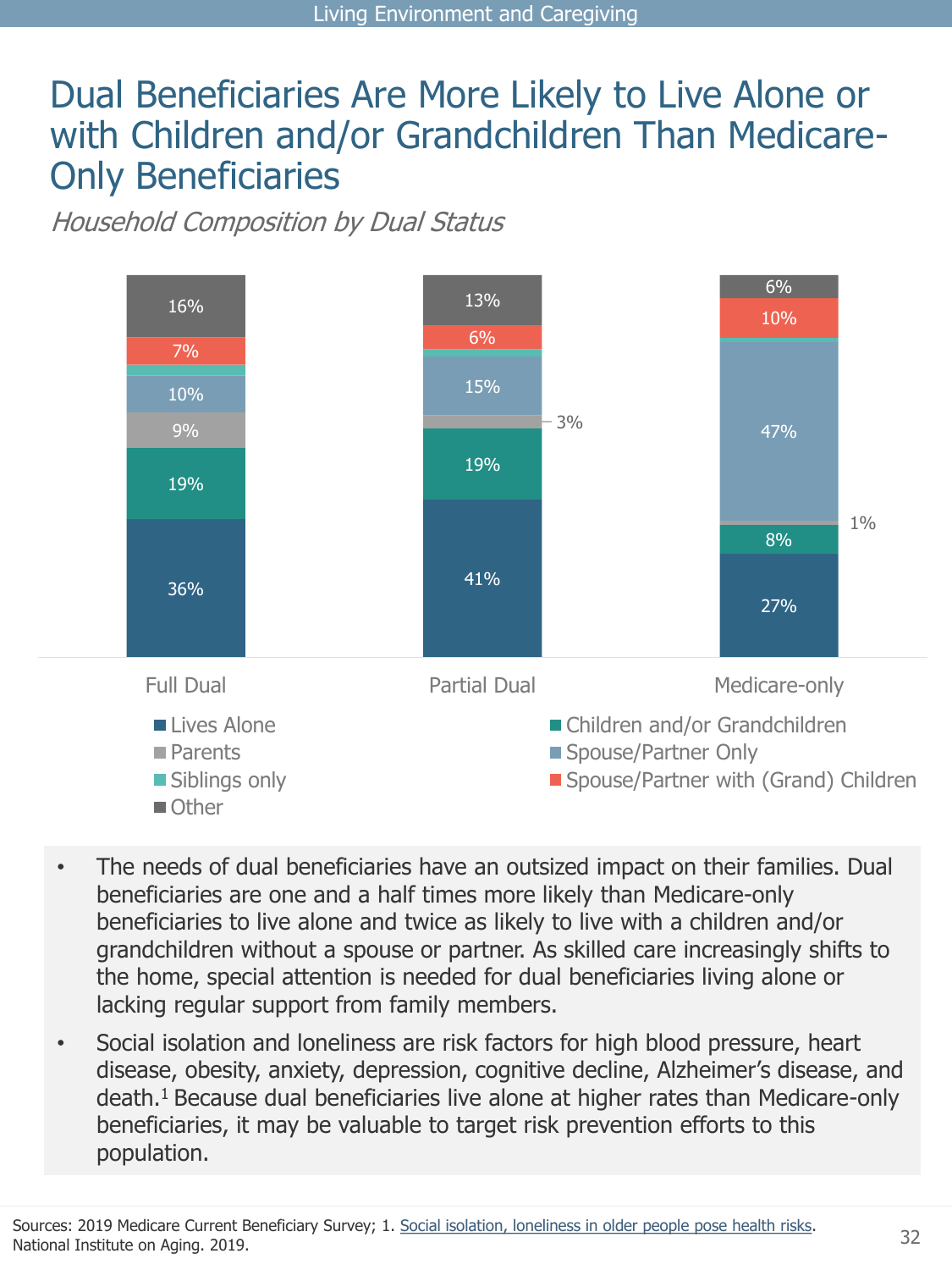### Dual Beneficiaries Less Likely to Receive Help From a Spouse, More Likely to Rely on Other Female Relatives

Gender and Type of Medicare Beneficiary Helper by Dual Status



- Medicare-only beneficiaries are more likely to be cared for by their spouse or partner than dual beneficiaries. Dual beneficiaries are twice as likely to be helped by a non-spouse female relative compared to Medicare-only beneficiaries.
- Women are disproportionately likely to experience the financial consequences of caregiving as they are more likely to leave the workforce after assuming caregiving responsibilities.<sup>1,2</sup> Targeting caregiver supports, home and community-based services, and integrated healthcare coverage for dual beneficiaries may help alleviate the disproportionate financial impact of caregiving on women – promoting gender equity more broadly and increasing the stability of caregiver arrangements for dual beneficiaries who do not receive assistance from a spouse.

33 Source: 2019 Medicare Current Beneficiary Survey; 1. [Invisible Overtime: What employers need to know about caregivers.](https://www.rosalynncarter.org/wp-content/uploads/2022/03/Invisible-Overtime-White-Paper.pdf) Rosalynn Carter Institute. January 2022. 2. [The Impact of Informal Caregiving on Older Adults' Labor Supply and Economic Resources](https://ntanet.org/wp-content/uploads/2019/03/Session1264_Paper1692_FullPaper_1.pdf). Urban Inst. & CBO. 2018.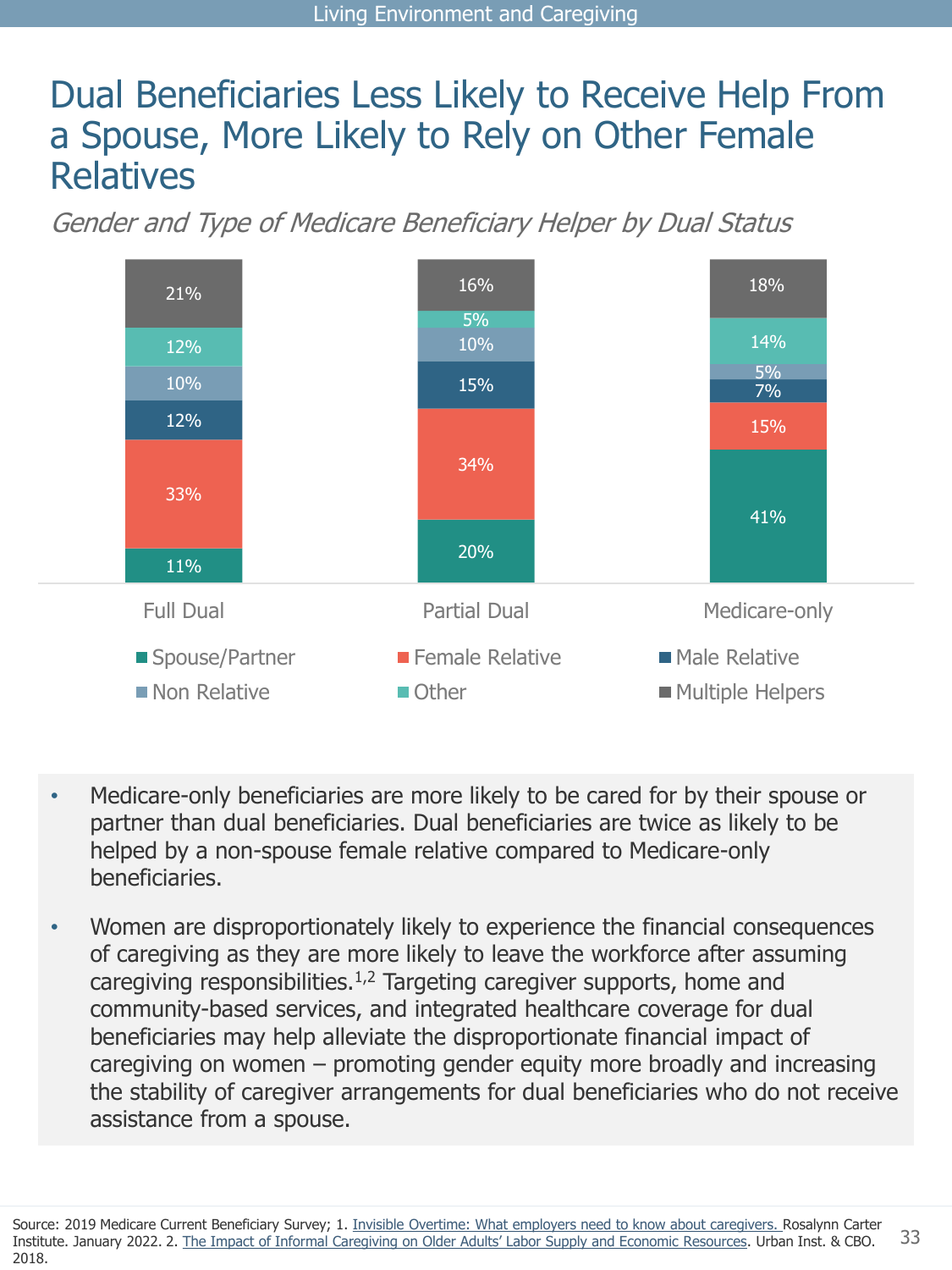### Among Black Beneficiaries, but not Hispanic or White Beneficiaries, Dual Beneficiaries More Likely to Live Alone Than Medicare-Only

Household Composition by Race, Ethnicity, and Program



- Living alone can pose a health risk to Medicare beneficiaries, especially beneficiaries with 2+ ADLs. For example, adults living alone are 20% more likely to self-report falls than those who do not live alone.<sup>1</sup> Black dual beneficiaries with 2+ ADLs are more likely to live alone than other groups with similar complex care needs.
- Those with persistent disabilities later in life are more likely to live alone than those without disabilities. Having a disability and living alone is associated with protracted health problems, an increased chance of nursing home admission, and increased risk of death.<sup>2</sup>

#### Percent of Beneficiaries with 2+ ADLs who Live Alone by Race, Ethnicity, and Dual Status

| <b>Black Dual</b> | <b>Black</b><br>Medicare-only | <b>Hispanic Dual</b> | <b>Hispanic</b><br>Medicare Only | <b>White Dual</b> | White'<br>Medicare-only |
|-------------------|-------------------------------|----------------------|----------------------------------|-------------------|-------------------------|
| 30%               | 10%                           | L2%                  | $7\%$                            | 19%               | 21%                     |

Sources: 2019 Medicare Current Beneficiary Survey; 1. A longitudinal analysis of loneliness, social isolation and falls amongst older people in England. Scientific Reports. 2020; 2[. Aging with Disability for Midlife and Older Adults](https://www.psc.isr.umich.edu/pubs/pdf/rr17-876.pdf). University of Michigan. 2017.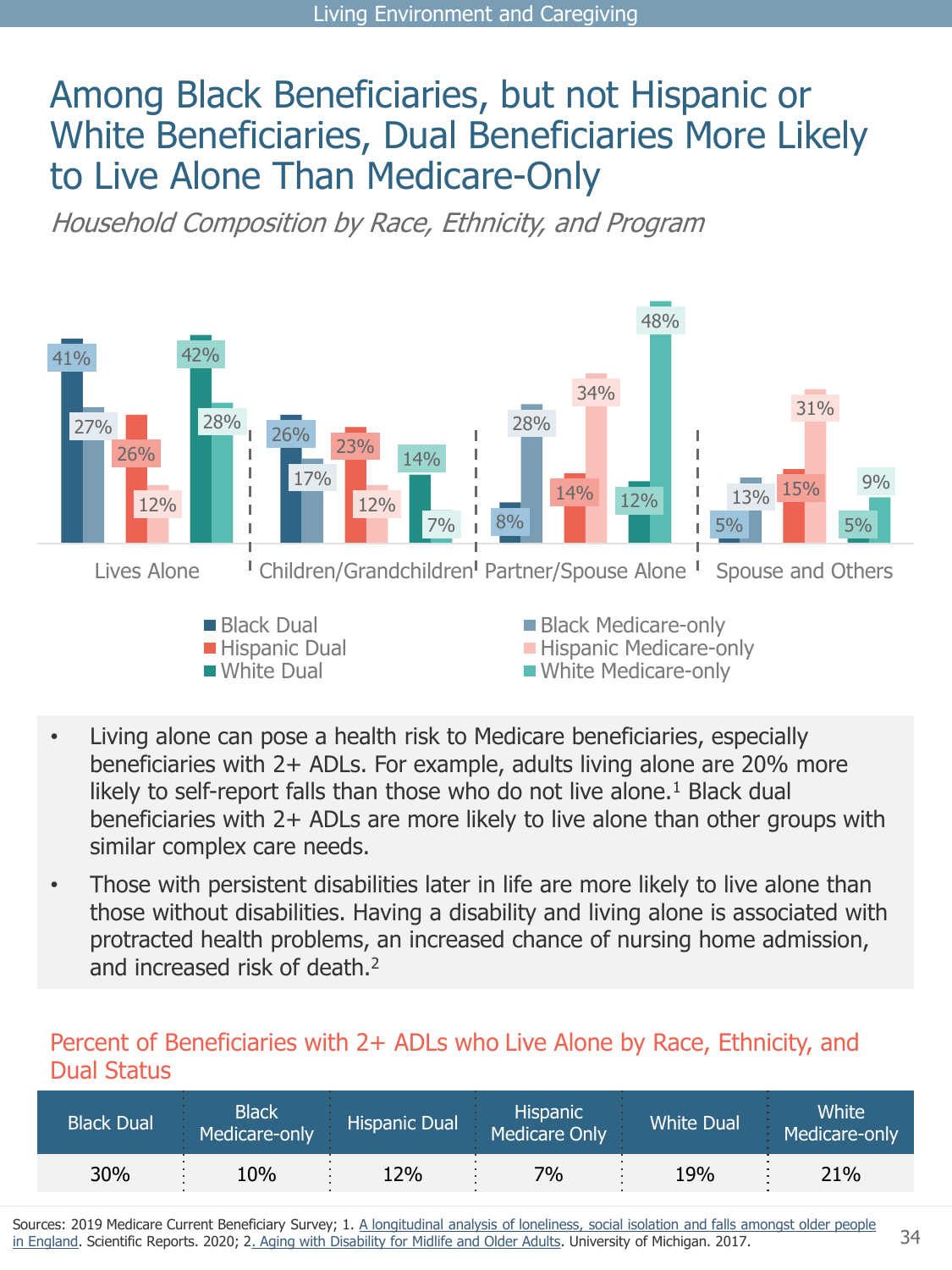[SDOH](#page-22-0) [Living Environment](#page-28-0) [Utilization/Spend](#page-34-0)

# <span id="page-34-0"></span>Utilization & Spending

### Key Takeaways

Dual beneficiaries use the emergency department, hospital, and home health at higher rates than Medicare-only beneficiaries. Medicare spends more per beneficiary on dual beneficiaries relative to Medicare-only beneficiaries, especially on Part D. All analyses use Medicare Claims data for Fee-for-service (FFS) beneficiaries. Utilization and cost data for Medicare Advantage beneficiaries is not available.



As detailed in each section that follows, dual beneficiaries tend to have higher utilization and spending, but with variation by demographics, suggesting opportunities for tailored approaches to integrating care.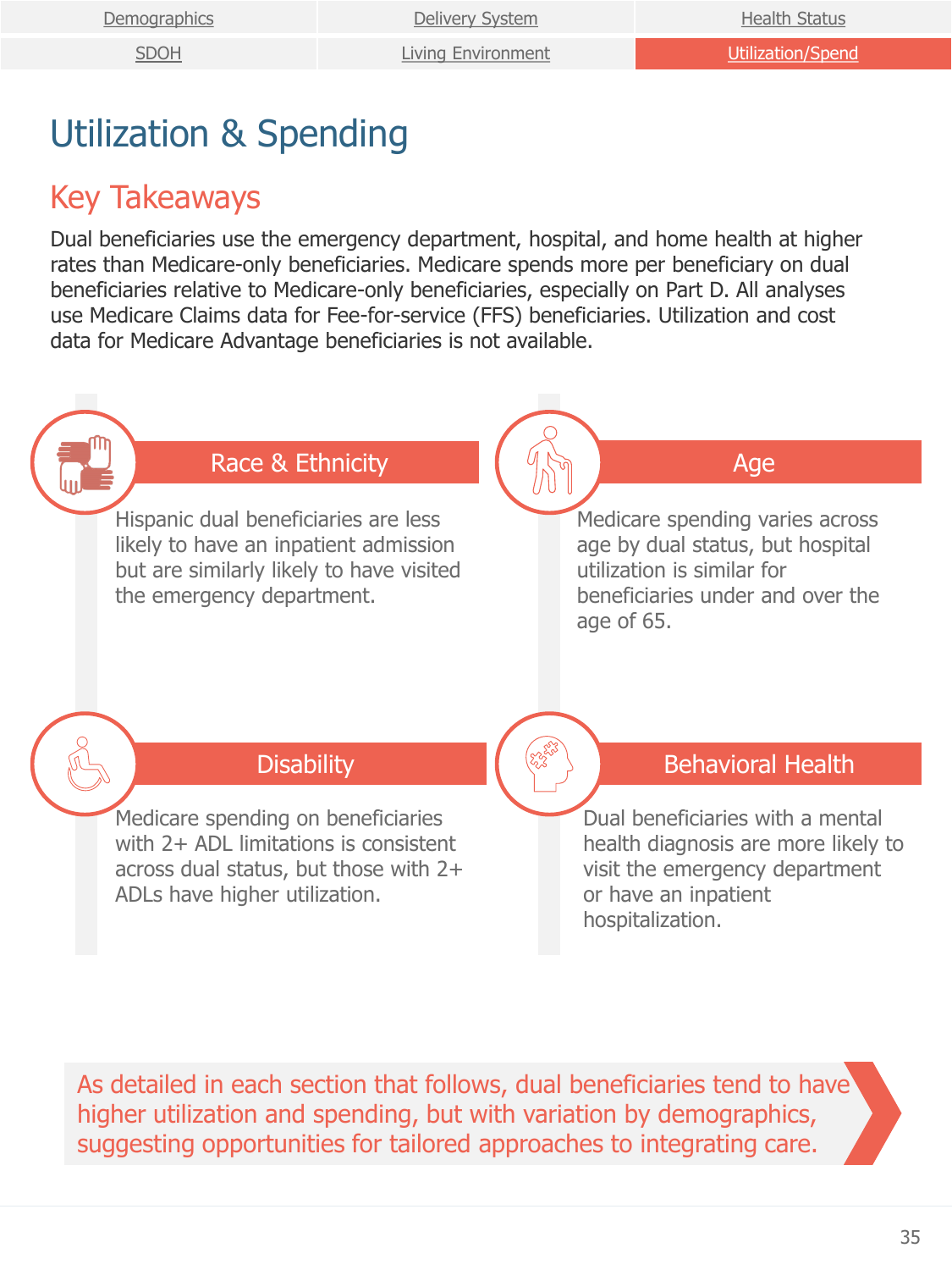### Dual Beneficiaries Use the Emergency Department, Hospital, and Home Health at Higher Rates Than Medicare-Only Beneficiaries

Percent of FFS Beneficiaries With at Least One Emergency Department Visit, Inpatient Hospitalization, or Home Health Visit by Dual Status



- Dual beneficiaries use the emergency department and home health services at twice the rate of Medicare-only beneficiaries, and inpatient hospitalization rates are more than 60 percent higher among dual beneficiaries.
- Efforts to integrate between Medicaid and Medicare have been shown to reduce Medicare utilization. As a result, states continue to be interested in opportunities to share in Medicare savings with CMS in part to account for state costs associated with implementing and maintaining an integrated program.<sup>1</sup>

Average Number of Visits Among Medicare Beneficiaries with at Least One Visit

|                                       | All Dual | <b>Example 1</b> Full Dual<br>Beneficiaries Beneficiaries Beneficiaries Beneficiaries |     | <b>Partial Dual Medicare-only</b> |
|---------------------------------------|----------|---------------------------------------------------------------------------------------|-----|-----------------------------------|
| Inpatient<br>Hospitalization          |          |                                                                                       | 2.1 | 1.6                               |
| <b>Emergency</b><br><b>Department</b> | 24       | 2.0                                                                                   | 2.0 |                                   |

[Sources: 2019 Medicare Current Beneficiary Survey of FFS Beneficiaries. 1. Minnesota Managed Care Longitudinal Data](https://aspe.hhs.gov/reports/minnesota-managed-care-longitudinal-data-analysis-0)  Analysis. Office of the Assistant Secretary for Planning and Evaluation. 2016.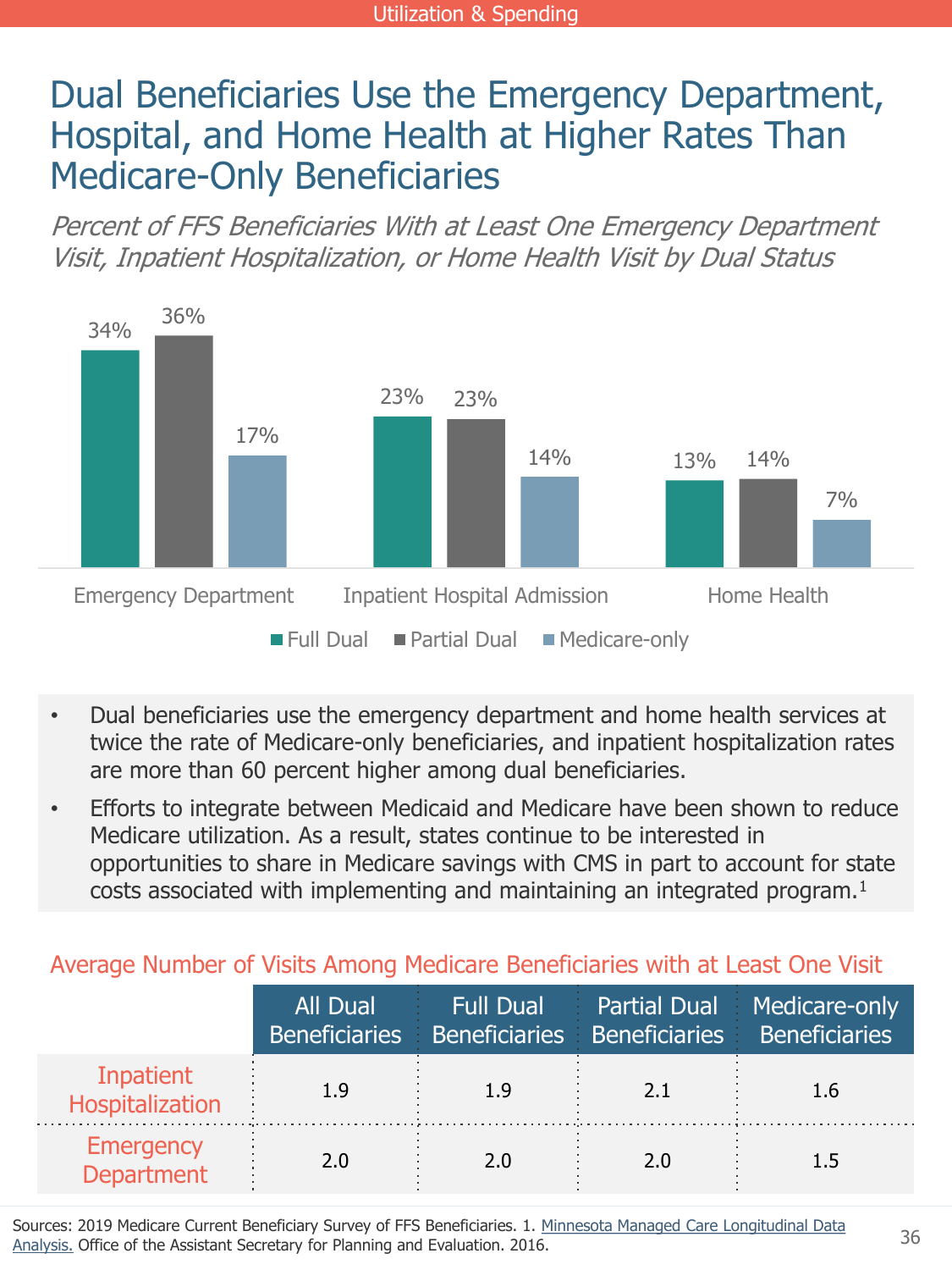### Dual Eligible Beneficiaries More Likely to Use Inpatient and Emergency Care Than Medicare-only Beneficiaries, with Variation by Race and Ethnicity

Percent of FFS Beneficiaries with at Least One Emergency Department Visit or Inpatient Hospitalization, in 2019 by Dual Status, Race, and **Ethnicity** 



- Among Medicare FFS beneficiaries, Black and Hispanic beneficiaries are more likely to have one or more emergency department visit than white beneficiaries, but that trend is reversed among dual beneficiaries where white beneficiaries have a higher emergency department utilization rate.
- While Hispanic beneficiaries are less likely than Black and white beneficiaries to have an inpatient admission in 2019, they are similarly likely to have visited the emergency department which may point to barriers in accessing alternatives to emergency care.
- It is important for policies and programs to be mindful of the interaction between race, ethnicity and utilization of inpatient and emergency department services.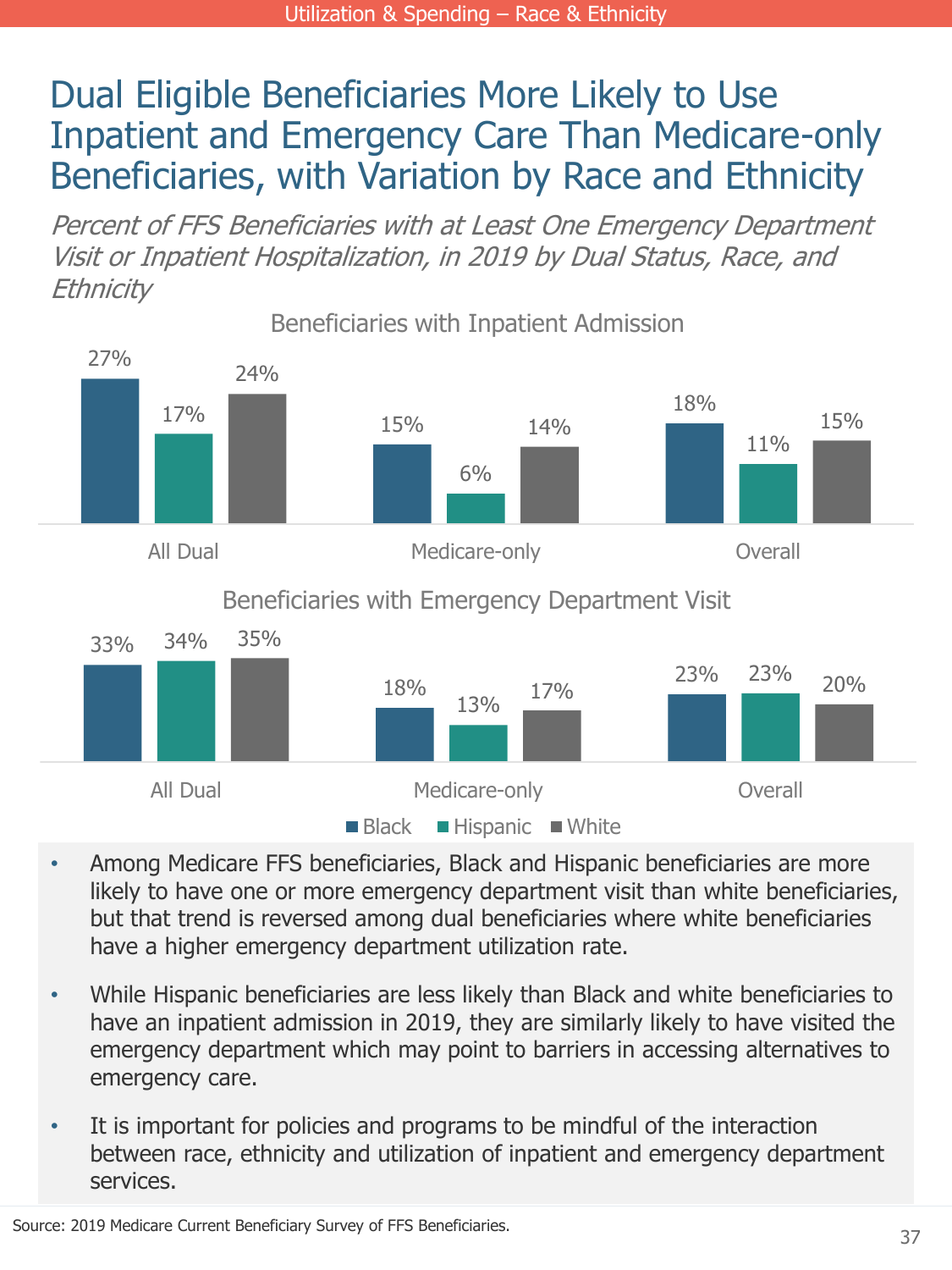### <span id="page-37-0"></span>Hospital Utilization Similar Across Age and Dual Status for Medicare Beneficiaries

Percent of FFS Beneficiaries with at Least One Emergency Department Visit or Inpatient Hospitalization in 2019 by Dual Status and Age



- Across dual status and age, a similar percent of Medicare beneficiaries use inpatient hospital care and the emergency department, apart from partial dual beneficiaries under age 65, who are most likely to visit the emergency department. Mental health may play a role in this trend; those with mental health diagnoses are more likely to visit the hospital (page 41), and 6 in 10 partial dual beneficiaries have one or more mental health diagnoses (page 21).
- Partial dual beneficiaries under the age of 65 qualify for Medicare because of a disability or diagnosis, while partial dual beneficiaries over 65 may have qualified because of age, leading to different levels of clinical need in this group. However, because nearly half of partial dual beneficiaries visited the emergency department at least once in 2019, they are an important group to target services and programs toward.

Source: 2019 Medicare Current Beneficiary Survey of FFS Beneficiaries.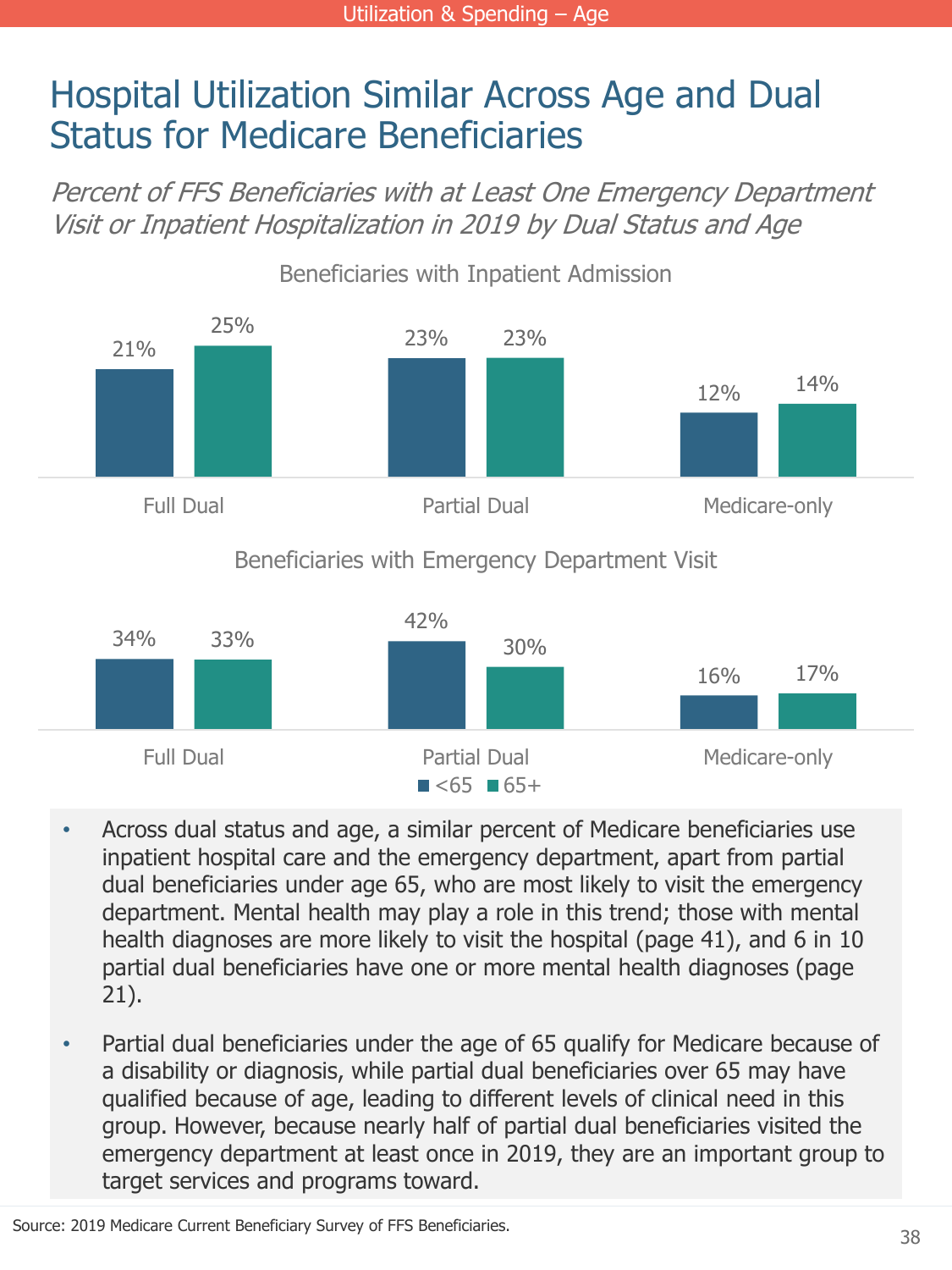### Beneficiaries Who Need Help With 2+ ADLS Are More Likely to Have an Inpatient Admission or Emergency Department Visit

Inpatient Admissions Among Beneficiaries Percent of FFS Beneficiaries with at Least One Emergency Department Visit or Inpatient Hospitalization in 2019 by Dual Status and ADLs Needs Help With



- Those who need help with two or more ADLs are more likely to use the hospital. However, the number of ADLs a beneficiary needs help with is a stronger predictor of high utilization for partial dual and Medicare-only beneficiaries, who lack access to Medicaid LTSS.
- Because full dual beneficiaries are eligible for full Medicaid benefits, they are more likely than partial dual beneficiaries to have their ADL needs met in nursing homes or though HCBS. Partial dual beneficiaries use the hospital at high rates, which could indicate unmet ADL need. Transitioning partial duals with ADL limitations to full benefit coverage sooner could reduce utilization. Policymakers should consider programs that target early LTSS needs and predual beneficiaries.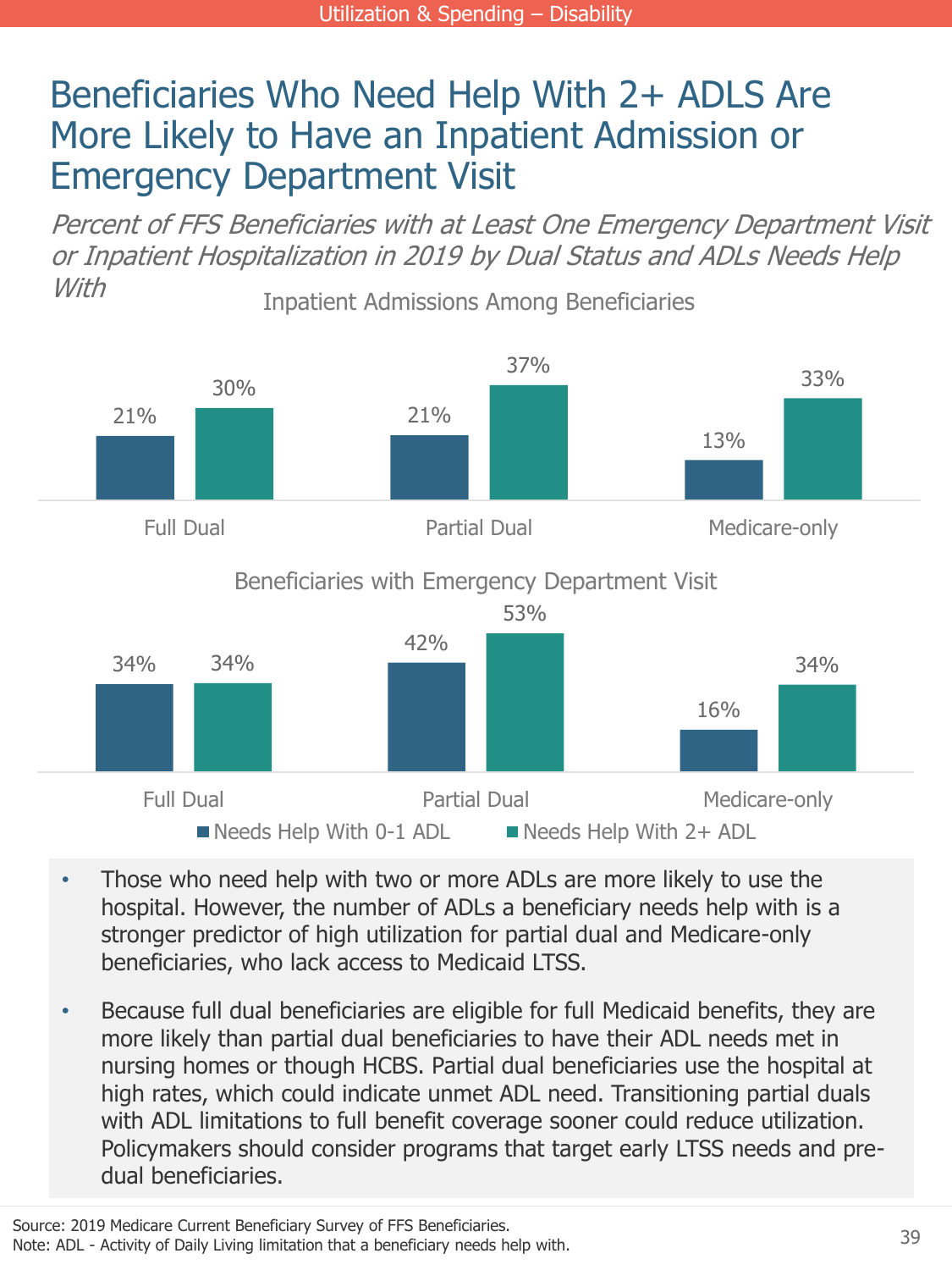### Across Dual Status, Medicare Beneficiaries With Mental Health Diagnoses Use the Hospital at Higher Rates

Percent of FFS Beneficiaries with at Least One Emergency Department Visit and Inpatient Admission in 2019 by Dual Status and Mental Health **Diagnosis** 



- Behavioral healthcare is critically important, especially for the nearly two out of three dual beneficiaries with a mental health diagnosis. However, dual beneficiaries often must navigate different systems of care for their physical and behavioral health needs, and partial dual beneficiaries lack access to Medicaid-covered behavioral health services. Further, states often administer behavioral health benefits in systems that are separate from physical health and LTSS.
- Integrating mental health, substance use, and primary care services (through integrated plan products and care management approaches) produces the best outcomes and is the most effective approach to caring for people with complex behavioral and physical health care needs.<sup>1</sup>

Sources: 2019 Medicare Current Beneficiary Survey of FFS Beneficiaries; 1. [Integrating Behavioral Health and Primary Care](https://integrationacademy.ahrq.gov/about/integrated-behavioral-health). AHRQ. 2022. Mental Health diagnoses includes depression, anxiety, anorexia, PTSD, and serious mental illness, schizophrenia, mental disorder unclassified, and psychosis.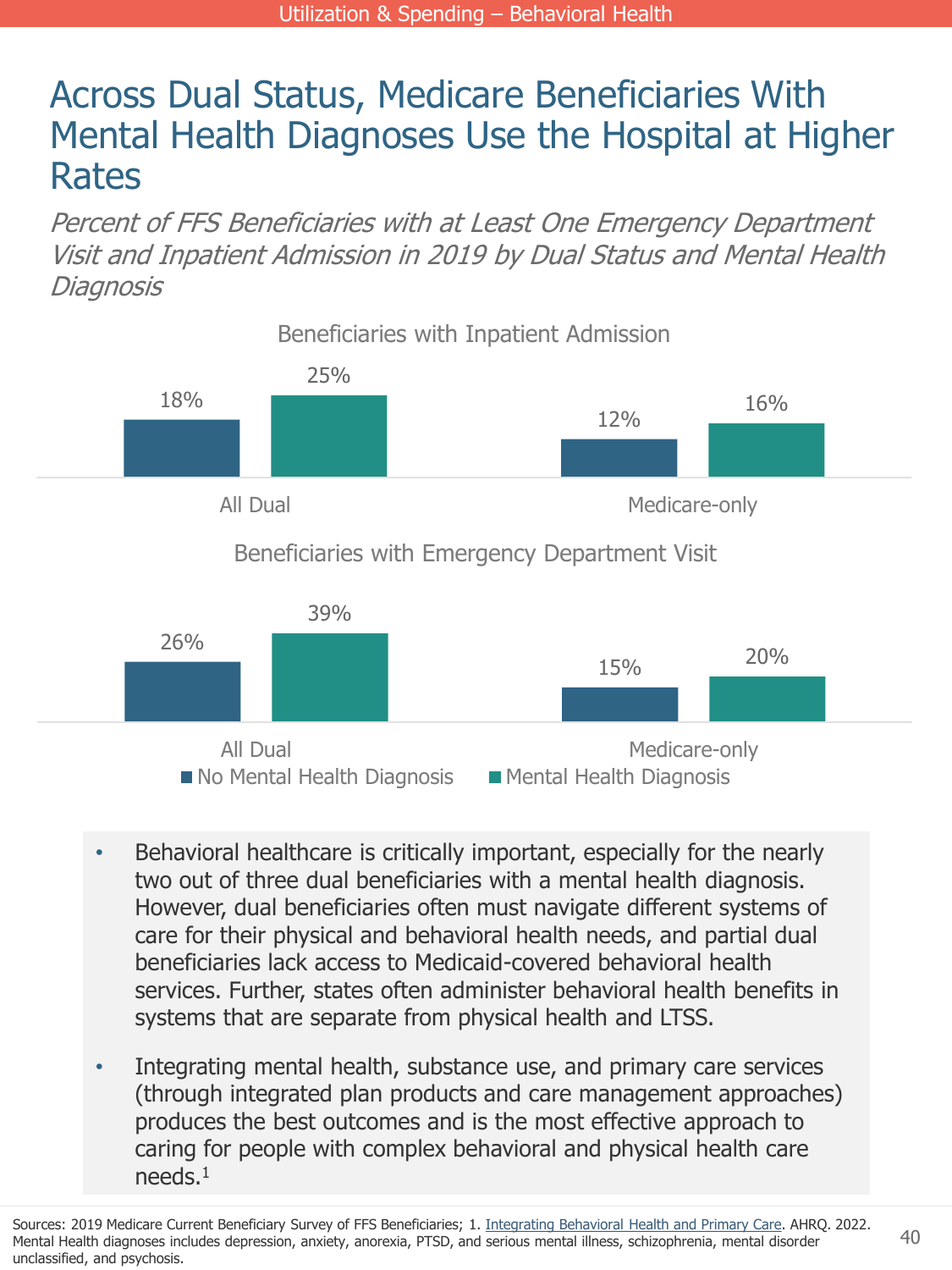### Medicare Spends More per Beneficiary on Dual Beneficiaries than Medicare-Only Beneficiaries, Especially on Part D

Average Annual Medicare Payments per FFS Beneficiary by Dual Status



- The cost difference of serving a dual beneficiary compared to a Medicare-only beneficiary is related to both medical services delivered via Medicare Parts A & B, as well as pharmacy/drug costs associated with Part D.
- Integration policy solutions need to consider the whole person, inclusive of medical, pharmaceutical, and non-medical needs.
- Beyond integration, programs serving partial dual beneficiaries should recognize the high needs and resulting costs of this population.

| <b>TULCIT PICUICATE L'AVITICHES DY DUAL JUALIST</b> |          |          |          |                                                                                                                  |
|-----------------------------------------------------|----------|----------|----------|------------------------------------------------------------------------------------------------------------------|
|                                                     | All Dual |          |          | <b>Example 1 Full Dual</b> Partial Dual Medicare-only<br>Beneficiaries Beneficiaries Beneficiaries Beneficiaries |
| <b>Total Medicare</b><br><b>Payments</b>            | \$21,203 | \$21,785 | \$19,432 | \$9,316                                                                                                          |

#### Total Medicare Payments by Dual Status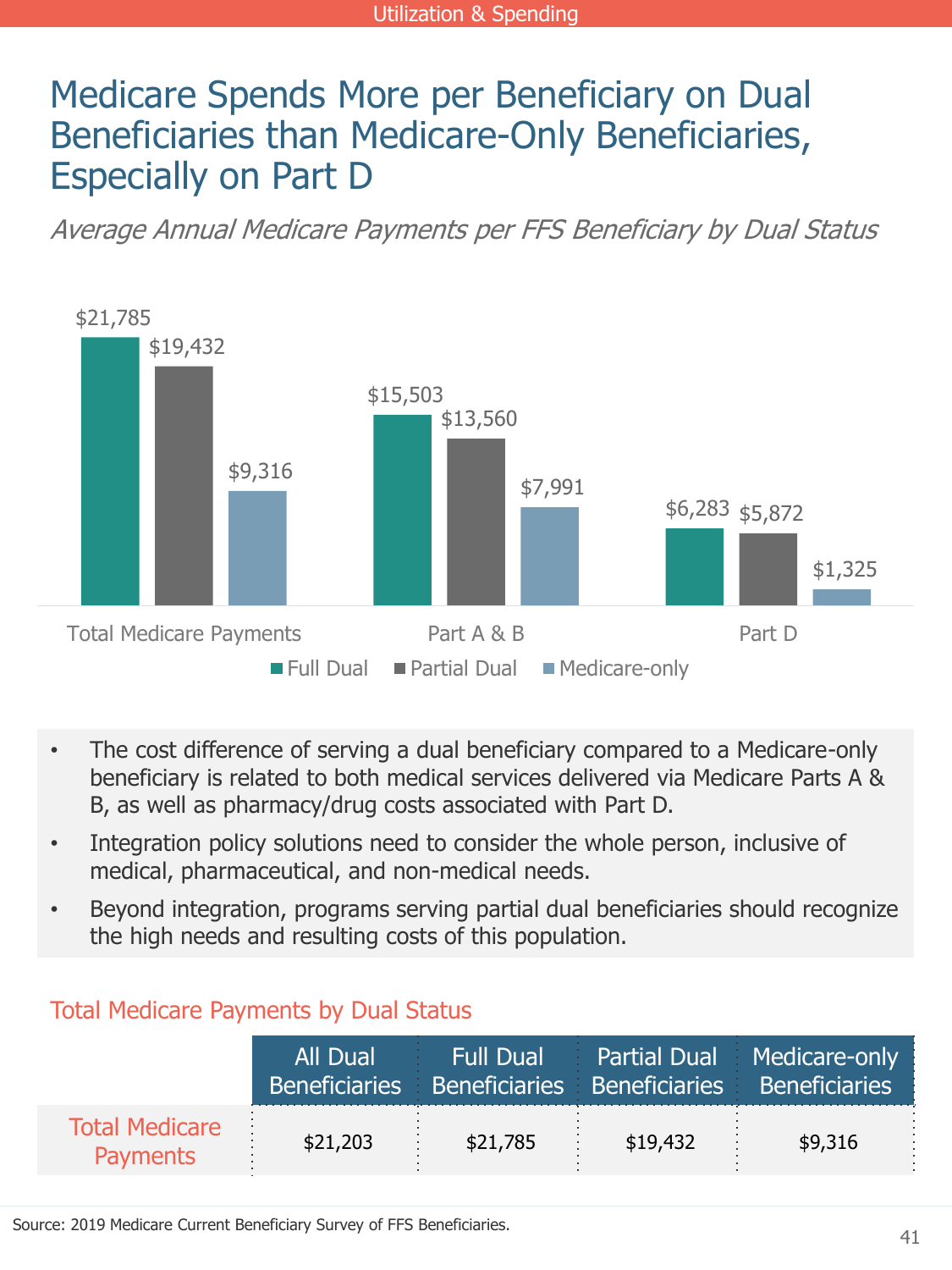### Medicare Spending Varies by Race and Ethnicity Across Programs

Average Medicare Payments per FFS Beneficiary by Race, Ethnicity, and Dual Status



- On average, Medicare spends more on Black and Hispanic beneficiaries; however, there is a strong interaction between race/ethnicity and dual eligibility (and rates of dual eligibility vary by race and ethnicity as shown in the table below).
- Understanding these patterns can inform broader efforts to support health equity. For example, low spending in one demographic can be a product of effective health strategies or it can represent access issues. While Hispanic Medicare-only beneficiaries have the lowest spending of the racial and ethnic groups represented, they also have a low number of inpatient hospitalization visits relative to the number of emergency department visits, suggesting a higher proportional reliance on emergency departments.

#### Percent of Medicare Beneficiaries with Dual Status

|                     | <b>Black</b>         | <b>Hispanic</b>      | <b>White</b>         |
|---------------------|----------------------|----------------------|----------------------|
|                     | <b>Beneficiaries</b> | <b>Beneficiaries</b> | <b>Beneficiaries</b> |
| <b>Percent Dual</b> | 36%                  | 51%                  | 13%                  |

Sources: Graph: 2019 Medicare Current Beneficiary Survey of FFS Beneficiaries. Table: Q2 2021 Master Beneficiary Summary File.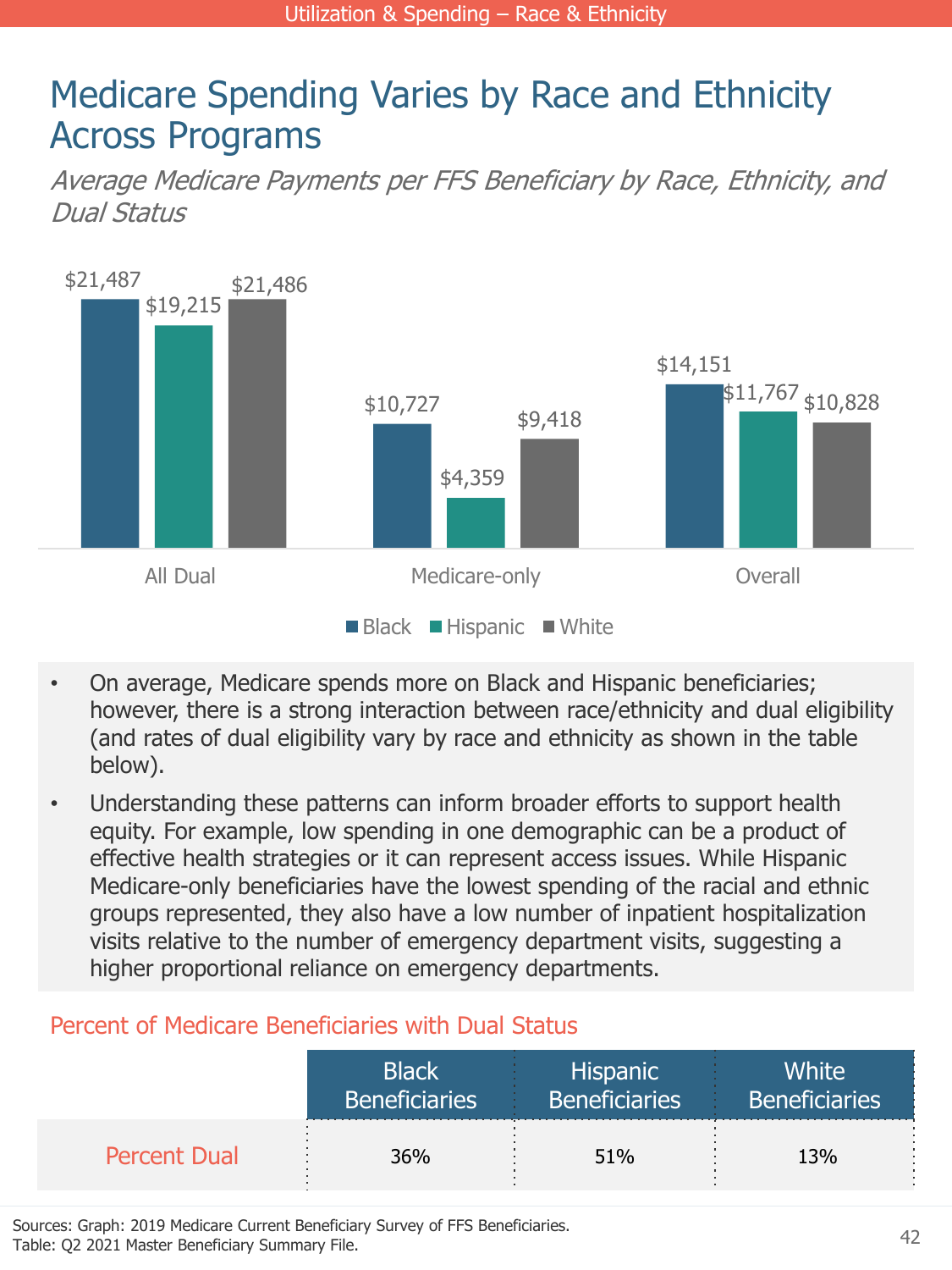### Medicare Spending Varies Across Age by Dual **Status**

Average Medicare Payments per FFS Beneficiary by Age and Dual Status



- Individuals under the age of 65 may be eligible for Medicare if they have a disability that qualifies for Social Security benefits or if they are receiving dialysis/transplant for End Stage Renal Disease (ESRD).
- Higher Medicare spending on partial dual beneficiaries under age 65 may suggest gaps in coverage or unmet needs. This also may reflect high rates of disability among these individuals, but a lack of Medicaid LTSS to help manage their disability. The consequence is increased medical (Medicare) utilization often in the form of emergency department visits and hospitalizations.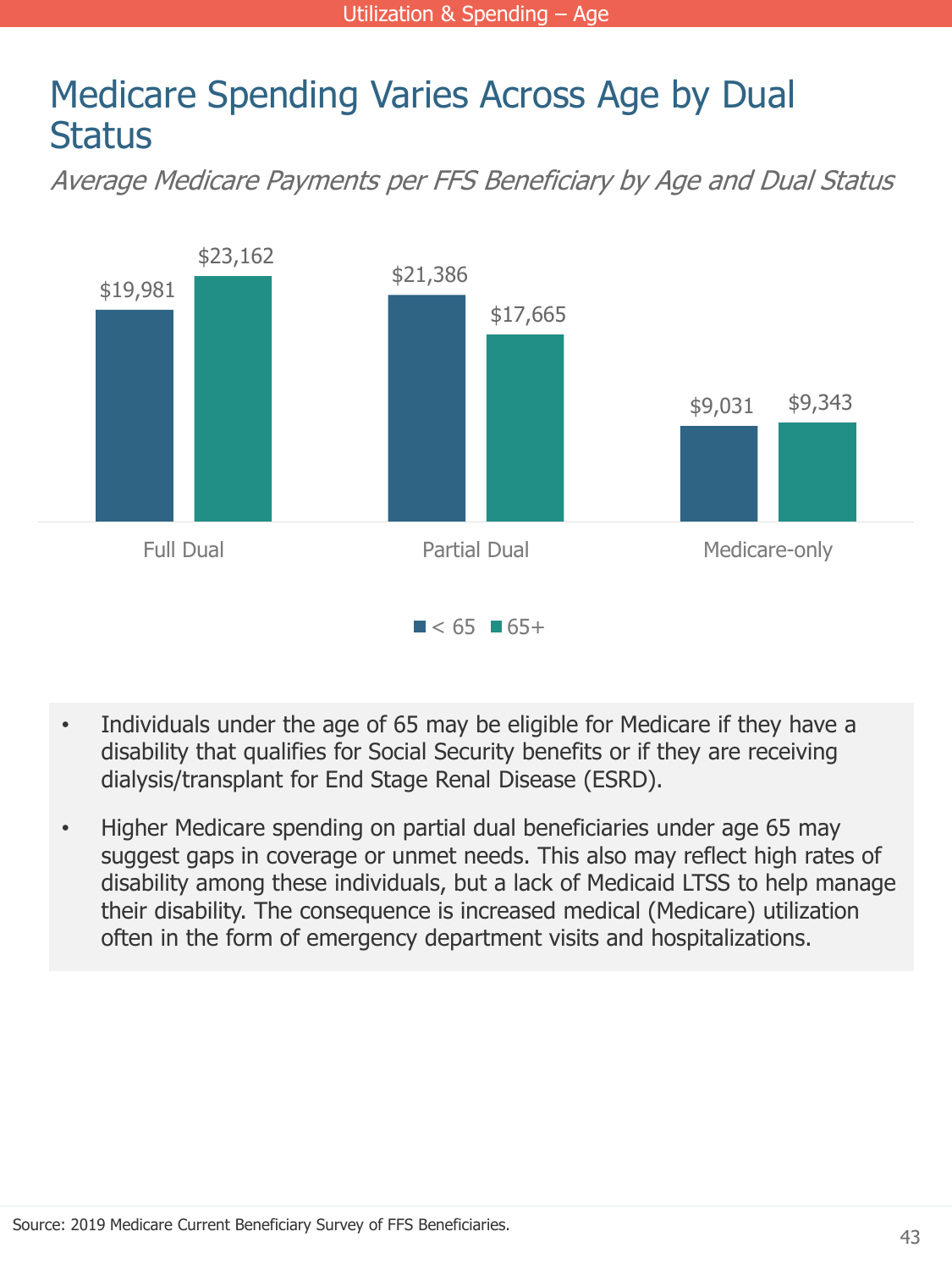### Medicare Spending on Beneficiaries Who Need Help With 2+ ADLs is Similar Across Dual Status

Average Medicare Payment per FFS Beneficiary by Activity of Daily Living (ADL) Limitations and Dual Status



- ADL limitations are strong indicators of clinical need, and a quarter of full dual beneficiaries need help with two or more ADLs.
- Across dual status, Medicare pays similar amounts for beneficiaries who need help with two or more ADLs, suggesting that functional frailty is an important driver of high Medicare spending.

#### Percent of Medicare Beneficiaries with 2+ ADLs

|           | All Dual | <b>Full Dual</b><br>Beneficiaries Beneficiaries | <b>Partial Dual</b><br><b>Beneficiaries</b><br>99 | Medicare-<br>only<br><b>Beneficiaries</b> |
|-----------|----------|-------------------------------------------------|---------------------------------------------------|-------------------------------------------|
| $2+$ ADLs | 19%      | 24%                                             | 8%                                                | 5%                                        |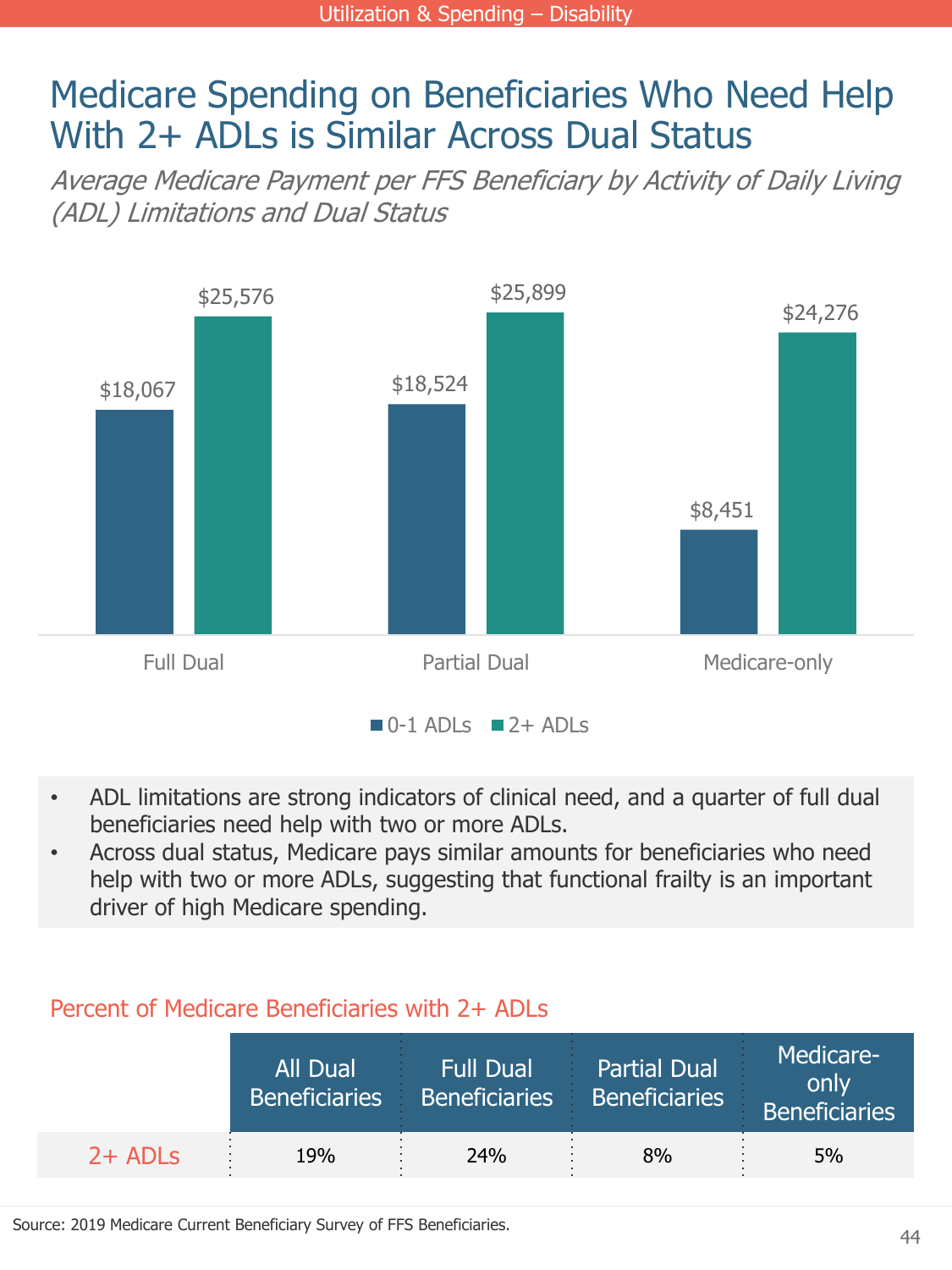# <span id="page-44-0"></span>**Methods**

Medicare Current Beneficiary Survey 2019 Data and 2020 COVID Supplement

#### Variable Definitions

**Activities of Daily Living:** These are defined in the MCBS as: (1) eating, (2) bathing or showering, (3) dressing, (4) getting in and out of bed or a chair (transferring), (5) using the toilet, and (6) walking across the room. Respondents are coded as being impaired in an ADL at the "Help" level – that is, individuals who received assistance from another person to perform the activity—including assistance in physically doing the activity, instruction, supervision, and "standby" help.

**Chronic Conditions:** A count of positive responses to the survey question "Has a doctor" ever told you that you have [condition]?" for the following twelve conditions: (1) Hypertension, (2) Hyperlipidemia, (3) CHF, (4) Other heart disease, (5) Stroke, (6) Cancer, (7) Arthritis, (8) Alzheimer's/Dementia, (9) Depression, (10) Osteoporosis, (11) Emphysema/asthma/COPD, and (12) Diabetes. Dual Eligibility Dual eligibility (i.e., Medicaid eligibility) is identified in the 2019 MCBS through the community survey and administrative data.

**Dual Eligibility:** Dual eligibility (i.e., Medicaid eligibility) is defined as at least one month of Medicaid enrollment over the study year, as recorded in the state Medicare Modernization Act (MMA) files (i.e., this variable is not based on state buy-in data.)

**Federal Poverty Level (FPL):** Federal poverty level is derived from the Census Bureau which creates these thresholds to estimate the number of Americans in poverty each year. The thresholds are specific to age (above or below 65) and size of family unit. In 2018, the poverty threshold for individuals aged 65 and over was \$12,043 for an individual, and \$15,193 for a two-person household. 39% of FFS beneficiaries live below 200% FPL, whereas 53% of MA enrollees live below 200% FPL.

**Income:** Income values are reported in 2019 dollars.

**Instrumental Activities of Daily Living (IADLs):** This analysis includes six Instrumental Activities of Daily Living: (1) using the telephone, (2) light housework, (3) heavy housework, (4) preparing meals, (5) shopping, and (6) managing money.

**Medicare Advantage Enrollment:** Medicare Advantage (MA) enrollment is defined as at least one month of coverage under MA during the study year, using CMS-derived variables that describe Medicare managed care membership.